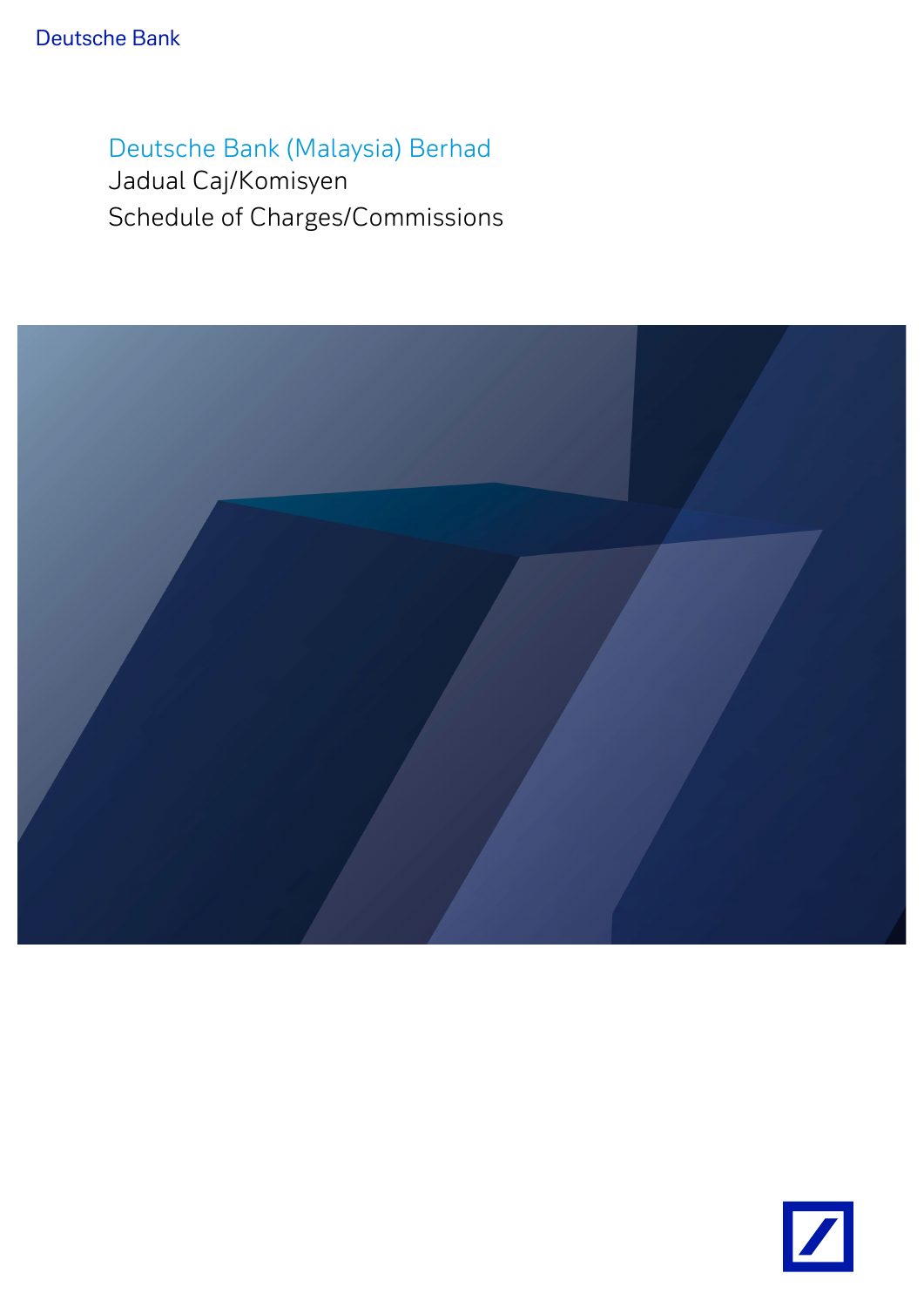### Jadual Caj/Komisyen – Perkhimatan Bukan Perbankan Asas

### Schedule of Charges/Commissions – Non-Basic Banking Services

Caj dan komisyen yang tercatat dalam jadual ini untuk kegunaan urus niaga perbankan biasa dan tertakluk kepada pindaan tanpa sebarang notis. Perbelanjaan pos dan belanja tunai langsung serta caj surat-meyurat, jika ada, akan dikenakan caj tambahan.

The charges and commission quoted in this schedule apply to normal banking transactions and are subject to change without notice. Postage and out-of pocket expenses as well as correspondent's charges, if any, will be charged additionally.

Berkuatkuasa / Effective: 1<sup>st</sup> February 2022

Sekiranya terdapat perbezaan pada tafsiran antara versi Bahasa Inggeris dan terjemahan versi Bahasa Melayu, adalah dipersetujui bahawa makna Bahasa Inggeris akan dikekalkan.

If there is a difference in the interpretation between the English version and the Malay version of the translation, it is agreed that the meaning of the English version will be maintained.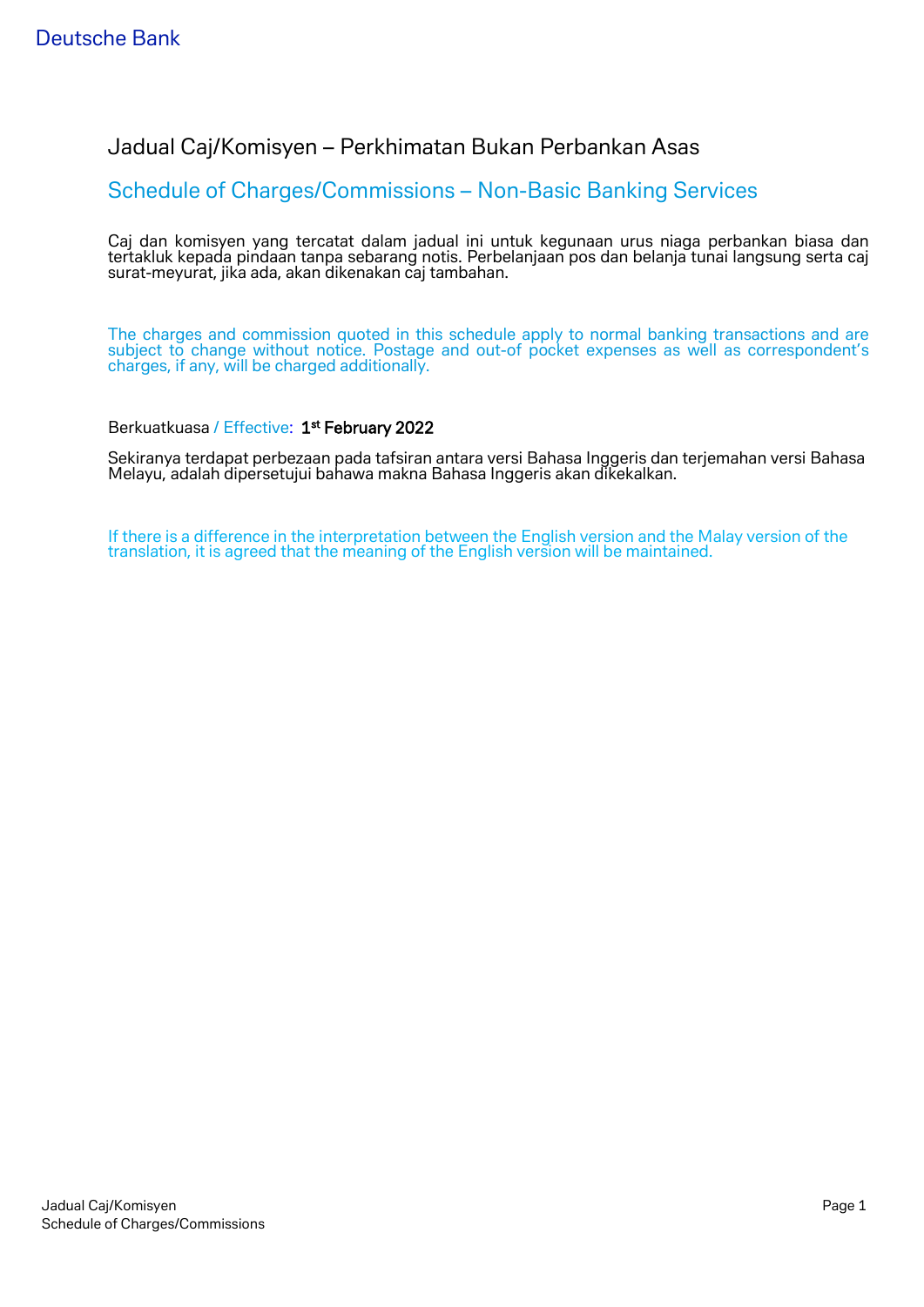# Table of Contents

| 1. Akaun Semasa / Current Accounts                                                                                                | $\overline{4}$ |
|-----------------------------------------------------------------------------------------------------------------------------------|----------------|
| Deposit Permulaan / Initial Deposit                                                                                               | 4              |
| Caj Khidmat Penyelenggaran Akaun MYR / MYR Account Maintenance Charge                                                             | $\overline{4}$ |
| Yuran Perkhidmatan Setengah Tahun / Half Yearly Service Fee:                                                                      | 4              |
| Caj Buku Cek / Cheque Book Charges                                                                                                | 5              |
| Arahan henti bayar cek / Stop payment instruction on cheques:                                                                     | 5              |
| Cek Lambung / Dishonoured Cheque:                                                                                                 | 6              |
| Draf Mata Wang Asing/Cek / Foreign Currency Drafts/Cheques                                                                        | 6              |
| <b>Arahan Tetap / Standing Orders</b>                                                                                             | 6              |
| Pindahan Dalaman / House Transfer                                                                                                 | 6              |
| Pengesan / Tracers                                                                                                                | 6              |
| 2. Akaun Deposit Bermasa / Time Deposit Accounts                                                                                  | 7              |
| Mata Wang Tempatan / Local Currency                                                                                               | 7              |
| Faedah / Interest                                                                                                                 | 7              |
| Jangka masa/Deposit Minima / Tenor / Minimum Deposits                                                                             | 7              |
| Mata Wang Asing Utama:                                                                                                            | 7              |
| <b>Major Foreign Currencies</b>                                                                                                   | 7              |
| Faedah / Interest                                                                                                                 | 7              |
| Pengeluaran / Withdrawal                                                                                                          | 7              |
| 3. Kiriman Wang / Remittances*                                                                                                    | 8              |
| Masuk / Inward                                                                                                                    | 8              |
| Keluar / Outward                                                                                                                  | 8              |
| Cek Jurubank/Arahan Juruwang (Dalam Ringgit) / Banker's Cheque/Cashiers Order (In Ringgit)                                        | 8              |
| Pembatalan Cek Jurubank/Arahan Juruwang / Cancellation of Banker's Cheque/Cashiers Order                                          | 8              |
| Draf Jurubank (dalam Mata Wang Asing) dari Akaun Ringgit / Banker's Draft (in Foreign Currency) out of Ringgit<br><b>Accounts</b> | 8              |
| Draf (Asing) dari Akaun Mata Wang Asing / Draft (Foreign) out of Foreign Currency Accounts                                        | 9              |
| Draf (bagi Bank-Bank Australia) / Drafts (on Australian Banks)                                                                    | 9              |
| Pindahan Telegraf (Dalam Mata Wang Asing) / Telegraphic Transfer (In Foreign Currency)                                            | 9              |
| Caj untuk Pindahan Telegraft manual (Dalam Mata Wang Asing) / Manual Telegraphic Transfer (In Foreign<br>Currency)                | 9              |
| Pindahan ke Bank-Bank Tempatan / Transfer to Local Banks                                                                          | 9              |
| Pindahan Melalui DuitNow / Transfer via DuitNow                                                                                   | 10             |
| 4. Pelbagai / Miscellaneous - Akaun Semasa / Current Accounts                                                                     | 11             |
| 5. Perniagaan Berdokumen - Impot / Documentary Business - Import                                                                  | 13             |
| Surat Kredit Impot (L/C)                                                                                                          | 13             |
| Import Letters of Credit (L/C)                                                                                                    | 13             |
| Rundingan Bil Masuk / Inward Bills Negotiation                                                                                    | 14             |
| Pungutan Bil Masuk / Inwards Bills Collection                                                                                     | 15             |
| 6. Perniagaan Berdokumen – Eksport / Documentary Business - Export                                                                | 16             |
| Surat Kredit Ekspot (L/C) / Export Letters of Credit (L/C)                                                                        | 16             |
| Rundingan/Pembelian/Diskaun                                                                                                       | 17             |
| <b>Negotiation / Purchase / Discount</b>                                                                                          | 17             |
|                                                                                                                                   |                |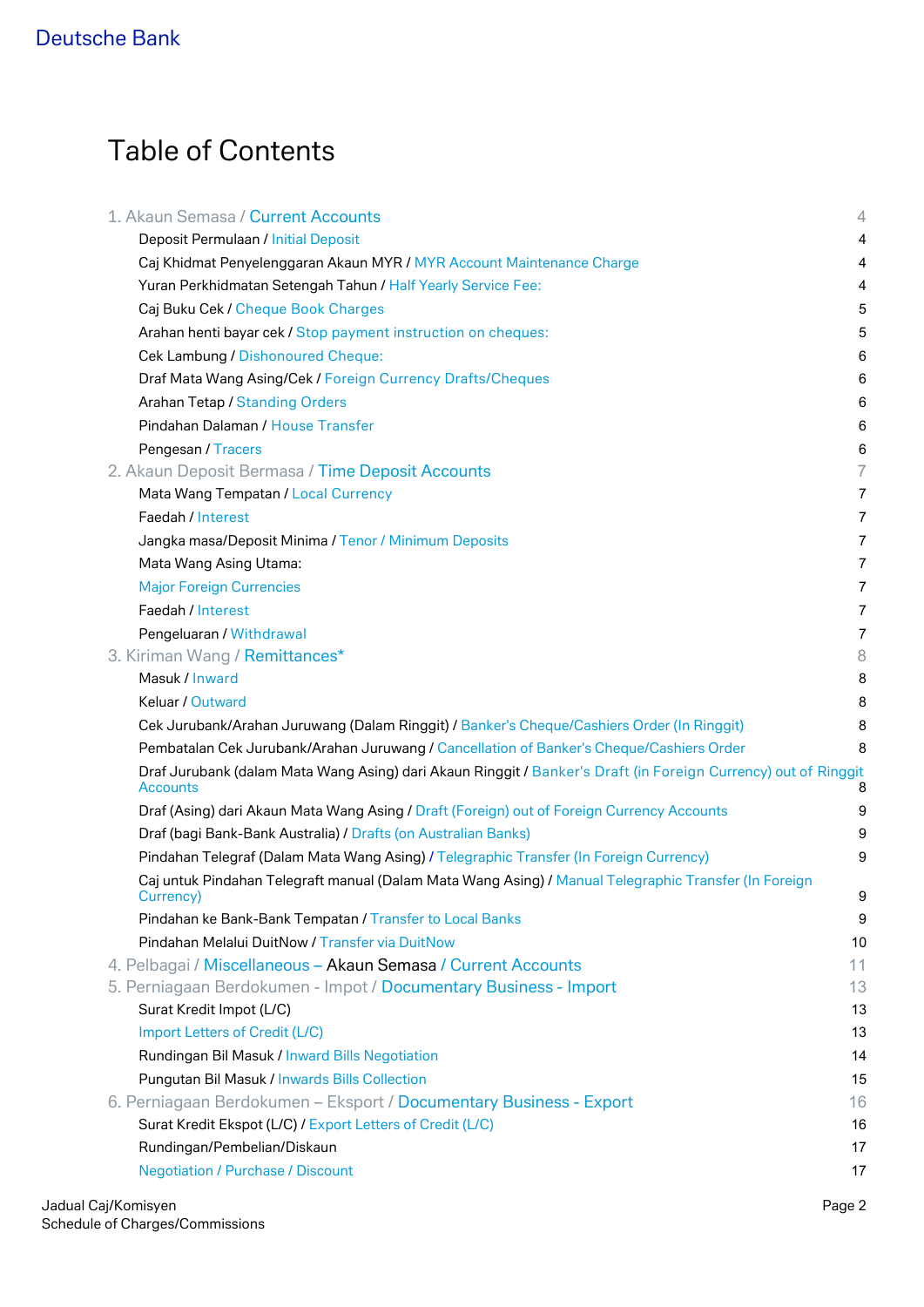| 19<br>7. Pembiayaan Produk Dagangan / Trade Finance Products<br>19<br>Resit Amanah, Nota Janji Hutang & Pembiayaan Invois<br>Trust Receipts, Promissory Notes & Invoice Financing<br>19<br>8. Jaminan-Jaminan / Guarantees<br>20<br>Jaminan Jurubank (BG) / Banker's Guarantee (BG)<br>20<br>Jaminan Perkapalan (SG) / Shipping Guarantee (SG)<br>21<br>9. Khidmat Perbankan Elektronik* / Electronic Banking Services<br>22<br>Penyelenggaraan dan sokongan / Maintenance and support<br>22<br>10. Caj Penyata SWIFT / SWIFT Statement Charges<br>23<br>Penyata SWIFT MT940 (Keluar) / SWIFT MT940 Statements (Outgoing)<br>23<br>11. Rumah Pinjaman / Housing Loan<br>24<br><b>Yuran Pemprosesan / Processing Fees</b><br>24 | <b>Pungutan Bil Keluar / Outward Bills Collection</b> | 17 |
|--------------------------------------------------------------------------------------------------------------------------------------------------------------------------------------------------------------------------------------------------------------------------------------------------------------------------------------------------------------------------------------------------------------------------------------------------------------------------------------------------------------------------------------------------------------------------------------------------------------------------------------------------------------------------------------------------------------------------------|-------------------------------------------------------|----|
|                                                                                                                                                                                                                                                                                                                                                                                                                                                                                                                                                                                                                                                                                                                                |                                                       |    |
|                                                                                                                                                                                                                                                                                                                                                                                                                                                                                                                                                                                                                                                                                                                                |                                                       |    |
|                                                                                                                                                                                                                                                                                                                                                                                                                                                                                                                                                                                                                                                                                                                                |                                                       |    |
|                                                                                                                                                                                                                                                                                                                                                                                                                                                                                                                                                                                                                                                                                                                                |                                                       |    |
|                                                                                                                                                                                                                                                                                                                                                                                                                                                                                                                                                                                                                                                                                                                                |                                                       |    |
|                                                                                                                                                                                                                                                                                                                                                                                                                                                                                                                                                                                                                                                                                                                                |                                                       |    |
|                                                                                                                                                                                                                                                                                                                                                                                                                                                                                                                                                                                                                                                                                                                                |                                                       |    |
|                                                                                                                                                                                                                                                                                                                                                                                                                                                                                                                                                                                                                                                                                                                                |                                                       |    |
|                                                                                                                                                                                                                                                                                                                                                                                                                                                                                                                                                                                                                                                                                                                                |                                                       |    |
|                                                                                                                                                                                                                                                                                                                                                                                                                                                                                                                                                                                                                                                                                                                                |                                                       |    |
|                                                                                                                                                                                                                                                                                                                                                                                                                                                                                                                                                                                                                                                                                                                                |                                                       |    |
|                                                                                                                                                                                                                                                                                                                                                                                                                                                                                                                                                                                                                                                                                                                                |                                                       |    |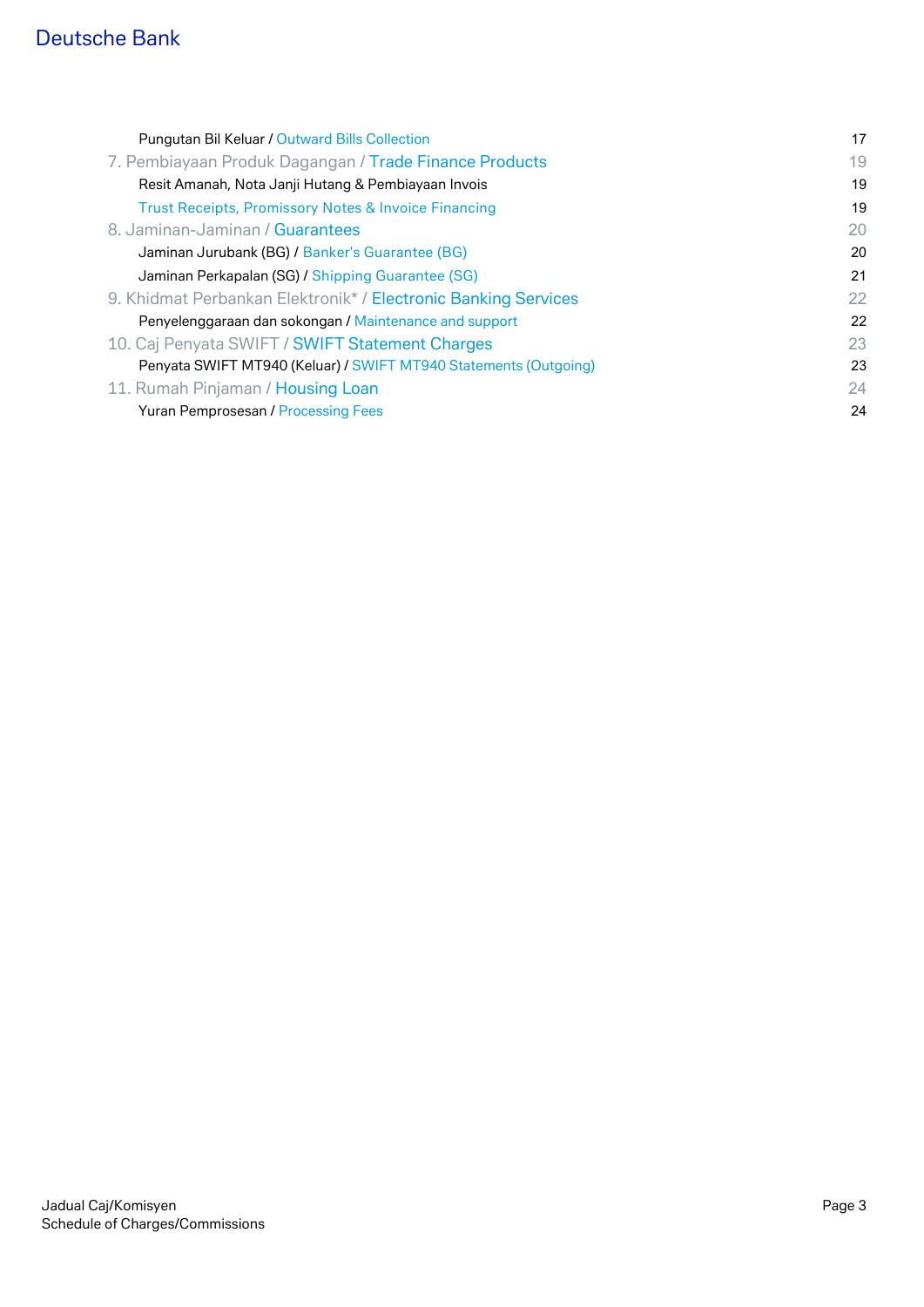### 1. Akaun Semasa / Current Accounts

### Akaun Semasa Korporat / Corporate Current Accounts

| Deposit Permulaan / Initial Deposit                                                | RM50,000.00 (amaun minima untuk membuka<br>akaun) / minimum amount for account opening) |
|------------------------------------------------------------------------------------|-----------------------------------------------------------------------------------------|
| Caj Khidmat Penyelenggaran Akaun<br><b>MYR / MYR Account Maintenance</b><br>Charge | RM750.00 sebulan / per month                                                            |

### Akaun Semasa Korporat Mata Wang Asing / Foreign Currency Corporate Current Accounts

| Mata Wang Akaun / Currency of<br>Account                                                               | Akaun ditentukan oleh jenis mata wang asing yang<br>ada / To be determined on the availability of the<br>type of foreign currency         |
|--------------------------------------------------------------------------------------------------------|-------------------------------------------------------------------------------------------------------------------------------------------|
| Deposit Permulaan / Initial Deposit                                                                    | Bersamaan dengan RM50,000.00 (amaun minima<br>untuk membuka akaun) / Equivalent of<br>RM50,000.00 (minimum amount for account<br>opening) |
| Caj Khidmat Penyelenggaran Akaun<br>Mata Wang Asing / FCY Account<br><b>Maintenance Service Charge</b> | RM750.00 sebulan / per month                                                                                                              |

## Akaun Semasa Individu Bukan Perbankan Asas / Individual Current Accounts – Non Basic Banking Services

Yuran Perkhidmatan Setengah Tahun / Half Yearly Service Fee:

Purata baki setengah tahun bawah RM1,000.00 / Average half yearly balance below RM1,000.00 RM10.00 setengah tahun / per half yearly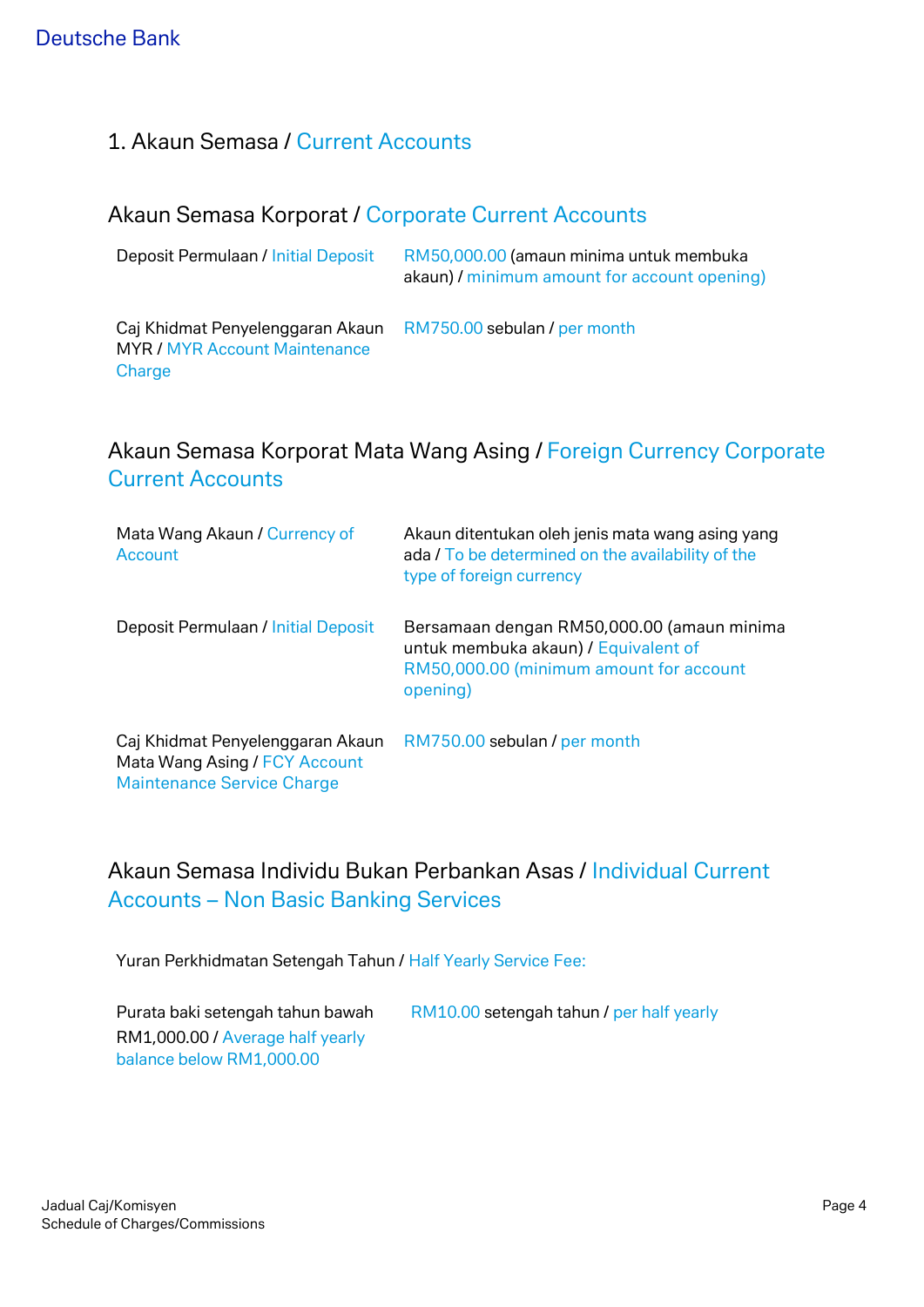#### Caj Buku Cek / Cheque Book Charges

| Duti setem setiap cek / | 15 sen setiap cek / per cheque |
|-------------------------|--------------------------------|
| Stamp duty per cheque   |                                |

Fi Memproces Cek setiap cek<sup>\*</sup> / 50 sen setiap cek / per cheque *Cheque Processing Fee per cheque \**

\* Sila ambil perhatian bahawa berkuatkuasa 2 Januari 2015, caj memproses cek sebanyak 50 sen bagi setiap cek dikenakan ke atas semua pengeluar cek. Caj ini ialah tambahan kepada duti setem

sedia ada sebanyak 15 sen bagi setiap cek.

\* Please be informed that effective 2 January 2015, there is a new cheque processing fee of 50 sen per cheque imposed on all cheque issuers. This cheque processing fee is in additional of the stamp duty of 15 sen per cheque.

Caj Mengendali setiap buku cek / Handling Charges per cheque book:

| Akaun Individu -25/50 keping<br>Individual Account - 25/50 leaves | 50 sen setiap cek / per cheque |
|-------------------------------------------------------------------|--------------------------------|
| Akaun Syarikat - 50/100 keping<br>Company Account - 50/100 leaves | 50 sen setiap cek / per cheque |
| Caj kurier kepada pelanggan /<br>Courier charges to customer      | Pada harga Kos / At cost       |

Arahan henti bayar cek / Stop payment instruction on cheques:

| Semasa menerima / Upon receipt                                             | RM10.00 setiap cek / per cheque  |
|----------------------------------------------------------------------------|----------------------------------|
| Penyerahan jika dana mencukupi /<br>Presented with sufficient funds        | RM10.00 setiap cek / per cheque  |
| Penyerahan jika kekurangan dana /<br>Presented with insufficient funds     | RM100.00 setiap cek / per cheque |
| Caj kurier untuk pengembalian cek /<br>Courier charges for cheque returned | Pada harga Kos / At cost         |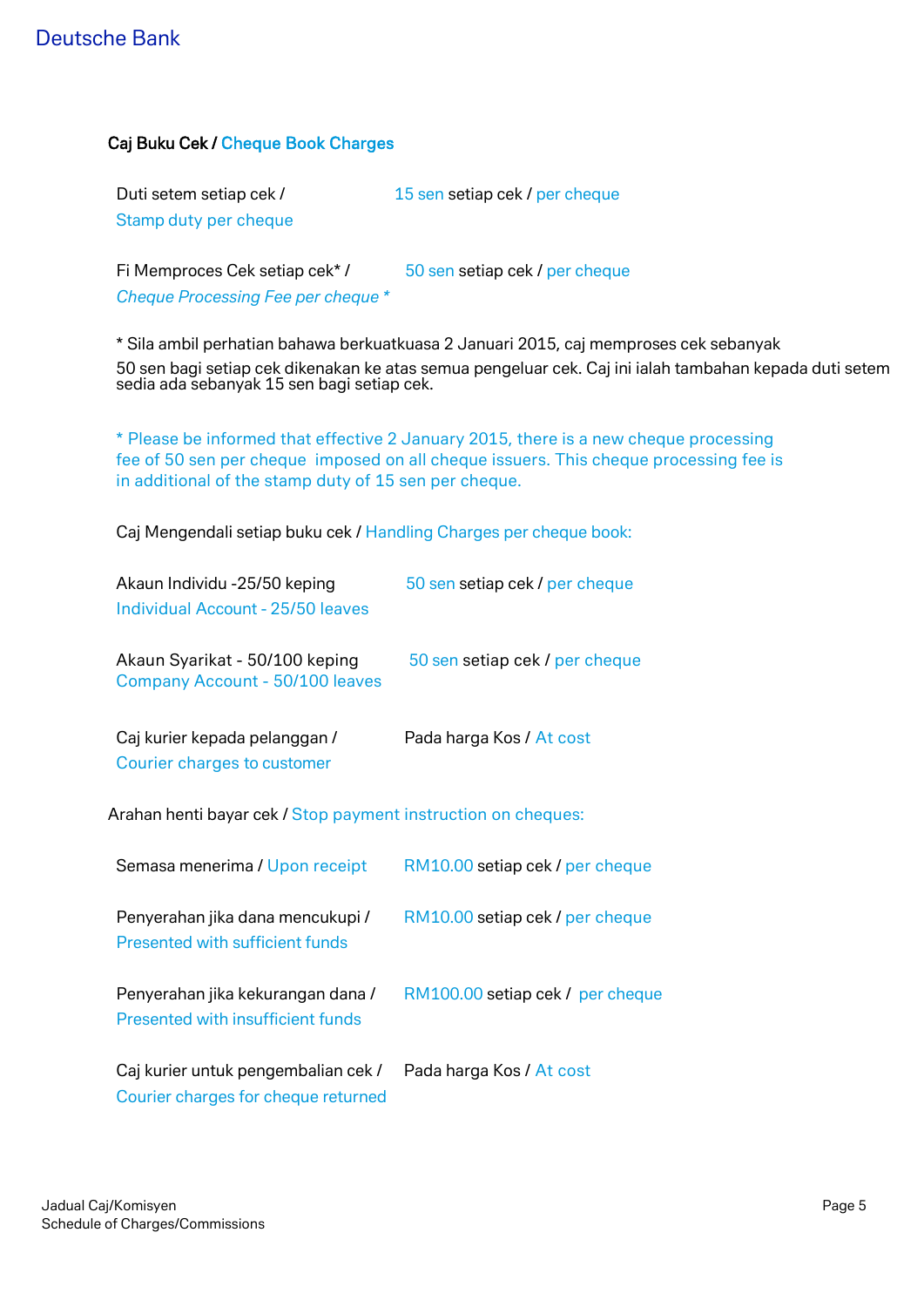| <b>Cek Lambung / Dishonoured Cheque:</b>                             |                                                                                          |
|----------------------------------------------------------------------|------------------------------------------------------------------------------------------|
| Kerana kekurangan dana /<br>Due to insufficient fund                 | RM 100.00                                                                                |
| Kerana kesilapan teknikal /<br>Due to technical error                | RM10.00                                                                                  |
| Petunaian Cek Pihak ketiga / Third<br><b>Party Cheque Encashment</b> | RM2.00                                                                                   |
| Draf Mata Wang Asing/Cek / Foreign Currency Drafts/Cheques           |                                                                                          |
| Pungutan cek asing / Collection of<br>foreign cheques                | 0.10% dari nilai cek (minima RM30.00 dan maksima<br>RM100.00) dan kos yang berkenaan /   |
|                                                                      | 0.10% of value of cheque (minimum RM30.00<br>and maximum RM100.00) plus incidental costs |

Pengeluaran Tunai/Simpanan Mata Wang Asing / Foreign Currency Cash Withdrawal/Deposit 2.00% dari amaun atau minima RM30.00 setiap pengeluaran/deposit sebagai ganti tukaran / 2.00% of amount or minimum RM30.00 per withdrawal/deposit in lieu of exchange

incurred

(Notis 1 hari hendaklah diberi kepada bank untuk pengeluaran tunai) / *(1 day prior notice to be given to the bank for cash withdrawal)*

| Arahan Tetap / Standing Orders             |                                                                |
|--------------------------------------------|----------------------------------------------------------------|
| Bayaran Pelaksanaan / Set Up               | RM20.00 sekali / one off                                       |
| Yuran transaksi / Transaction fee          | RM10.00                                                        |
| Pindahan Dalaman / House Transfer 10.0 sen |                                                                |
| Pengesan / Tracers                         | RM25.00 termasuk kos yang berkenaan / plus<br>incidental costs |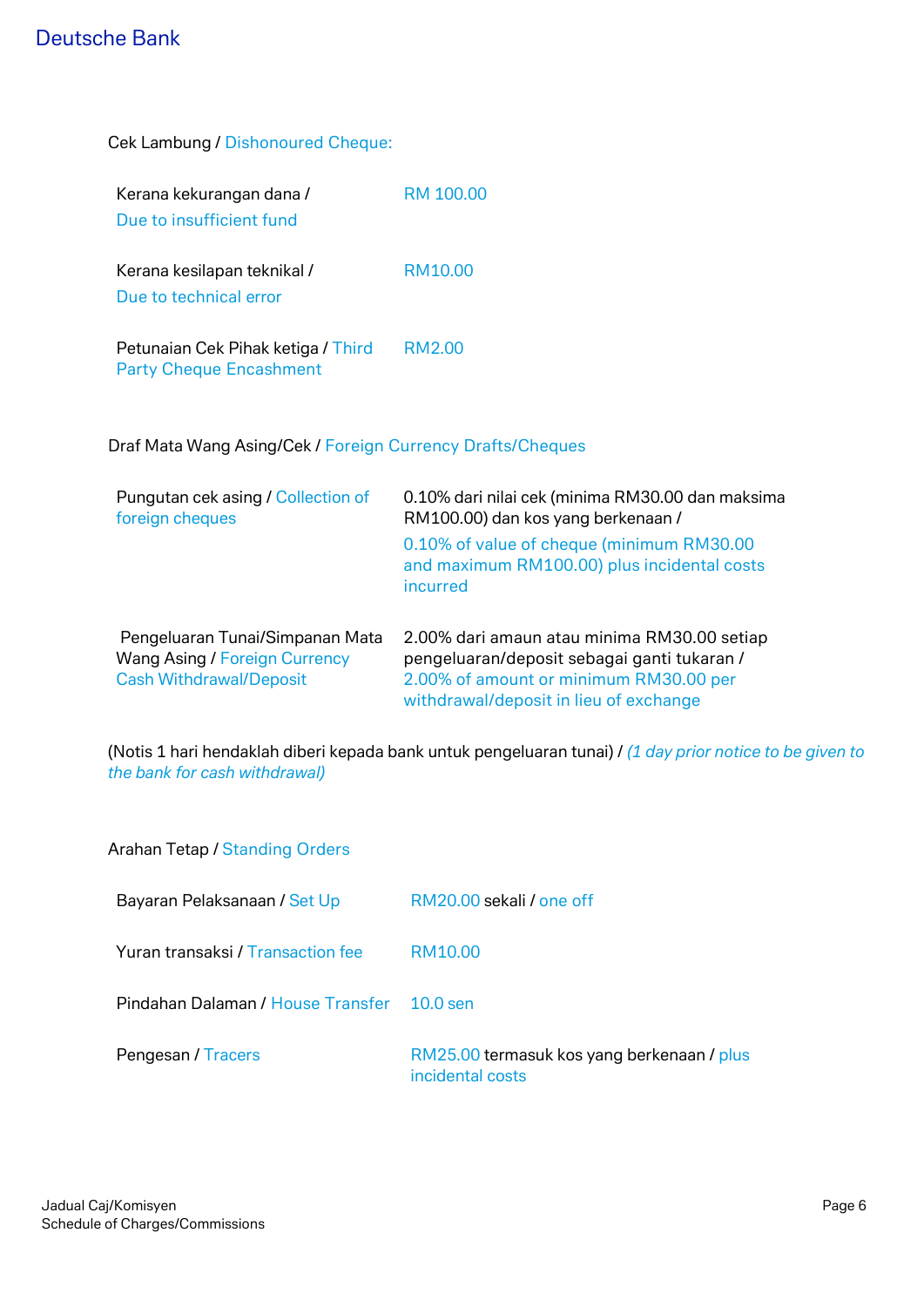# 2. Akaun Deposit Bermasa / Time Deposit Accounts

### Mata Wang Tempatan / Local Currency

| Faedah / Interest                                                                                     | Kadar semasa seperti yang tersiar jika ditanya / As<br>per prevailing published rate upon enquiry                                                                                                                                                         |
|-------------------------------------------------------------------------------------------------------|-----------------------------------------------------------------------------------------------------------------------------------------------------------------------------------------------------------------------------------------------------------|
| Jangka masa/Deposit Minima /<br><b>Tenor / Minimum Deposits</b>                                       | 1 hingga 12 bulan (kadar tetap) 15 bulan ke atas<br>(kadar boleh dirunding)<br>Amaun minima tidak kurang dari RM 100,000.00 /<br>1 to 12 months (fixed rates) 15 months and<br>above (rates are negotiable)<br>Minimum amount not less than RM100, 000.00 |
| Mata Wang Asing Utama:<br>(EUR/USD/GBP/SGD) /<br><b>Major Foreign Currencies</b><br>(EURIUSD/GBP/SGD) | USD50,000 atau sama dengan mata wang asing<br>lain / USD50,000 or equivalent in other currencies                                                                                                                                                          |
| Faedah / Interest                                                                                     | Kadar diberi diatas permintaan / Rates available on<br>request                                                                                                                                                                                            |
| Pengeluaran / Withdrawal                                                                              | Percuma / Free                                                                                                                                                                                                                                            |
| Komisyen Pengendalian / Handling<br><b>Commission</b>                                                 | Percuma / Free                                                                                                                                                                                                                                            |
| Pembayaran kepada Penyimpan /<br><b>Payment to Depositor</b>                                          | Percuma / Free                                                                                                                                                                                                                                            |
| Pembayaran kepada Pihak Ketiga /<br><b>Payment to Third Party</b>                                     | Caj wang kiriman keluar dikenakan / Outward<br>remittance charges applicable                                                                                                                                                                              |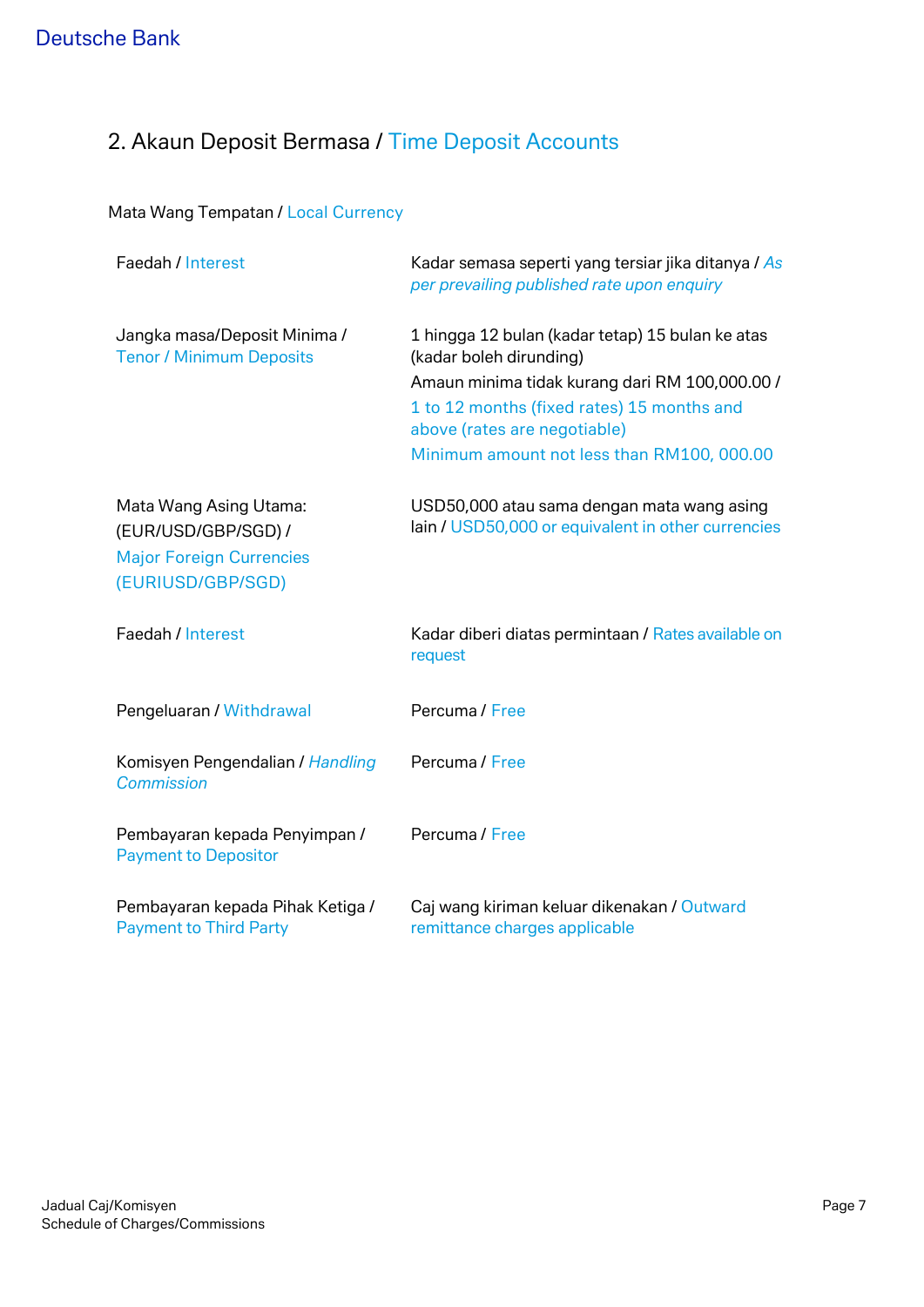### 3. Kiriman Wang / Remittances\*

\*Note: Other charges such as administrative and handling fee may apply due to the nature of the channel used such as Manual, Fax or Over-the-counter instructions.

#### Masuk / Inward

| Komisyen Pengendalian / Handling<br>Commission                                                                                            | RM10.00 |
|-------------------------------------------------------------------------------------------------------------------------------------------|---------|
| Komisyen Pengendalian (jika caj<br>akan ditanggung oleh pengirm) /<br><b>Handling Commission (where</b><br>charges are borne by remitter) | RM10.00 |

#### Keluar / Outward

or beneficiary/order

#### Cek Jurubank/Arahan Juruwang (Dalam Ringgit) / Banker's Cheque/Cashiers Order (In Ringgit)

| Komisyen Pengendalian               | RM3.00                   |
|-------------------------------------|--------------------------|
| <b>Handling Commission</b>          |                          |
|                                     |                          |
| Caj kurier kepada atau              | Pada harga Kos / At cost |
| penerima/arahan / Courier charge to |                          |

Pembatalan Cek Jurubank/Arahan Juruwang / Cancellation of Banker's Cheque/Cashiers Order

Caj Pengendalian / Handling charges RM2.00 untuk setiap cek / per cheque

#### Draf Jurubank (dalam Mata Wang Asing) dari Akaun Ringgit / Banker's Draft (in Foreign Currency) out of Ringgit Accounts

| Komisyen Pengendalian / Handling          | RM80.00 (simpan untuk pungutan / hold for |
|-------------------------------------------|-------------------------------------------|
| Commission                                | collection)                               |
| $\sim$ $\sim$ $\sim$ $\sim$ $\sim$ $\sim$ |                                           |

Caj kurier kepada atau penerima/arahan / Courier charge to or beneficiary/order

Pada harga Kos / At cost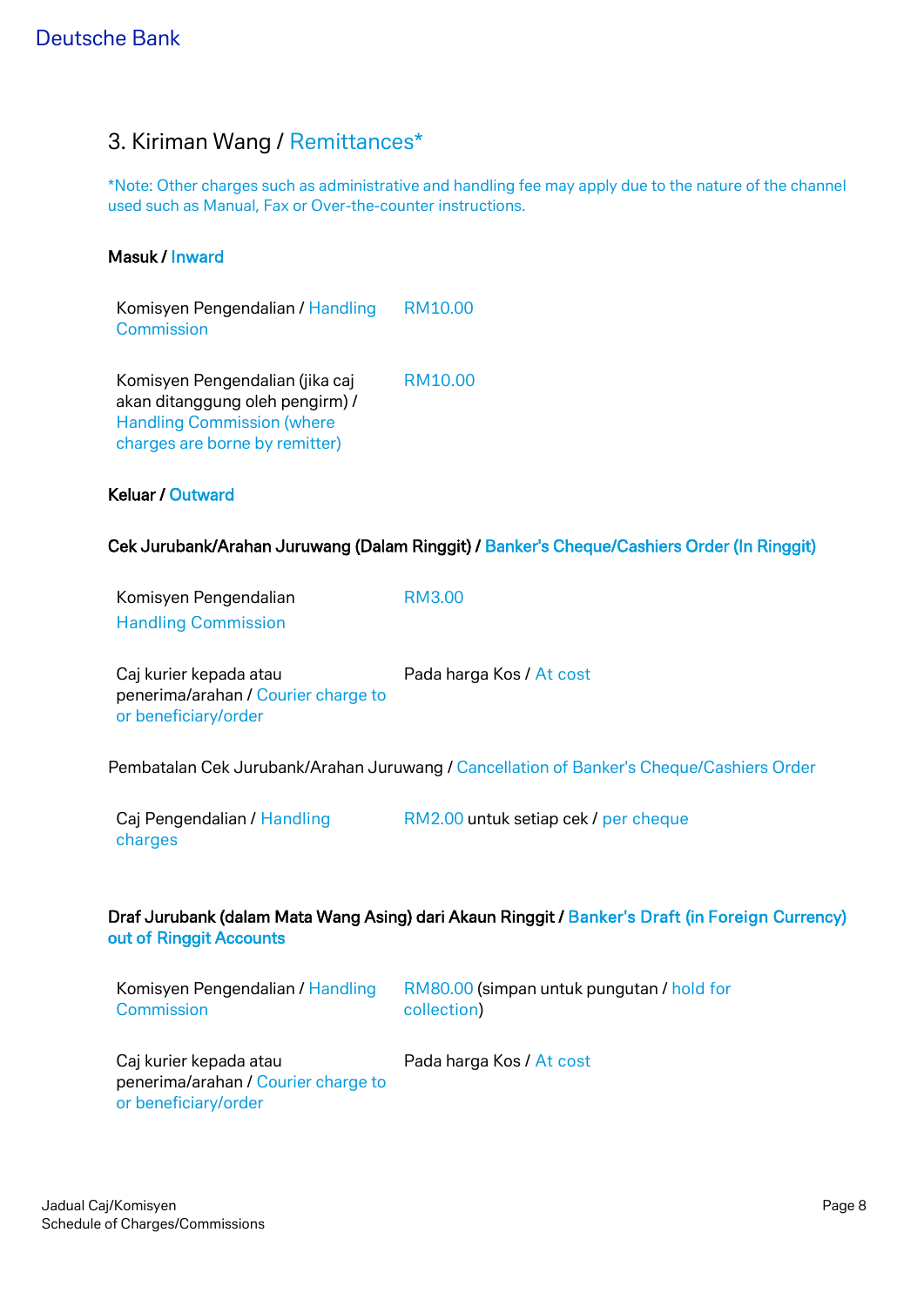#### Draf (Asing) dari Akaun Mata Wang Asing / Draft (Foreign) out of Foreign Currency Accounts

| Komisyen Pengendalian / Handling<br><b>Commission</b>                                 | RM80.00 (simpan untuk pungutan / hold for<br>collection) |
|---------------------------------------------------------------------------------------|----------------------------------------------------------|
| Caj kurier kepada atau<br>penerima/arahan / Courier charge<br>to or beneficiary/order | Pada harga Kos / At cost                                 |
| Draf (bagi Bank-Bank Australia) / Drafts (on Australian Banks)                        |                                                          |
| Komisyen Pengendalian / Handling<br><b>Charges</b>                                    | RM80.00 (simpan untuk pungutan / hold for<br>collection) |
| Caj kurier kepada atau<br>penerima/arahan / Courier charge<br>to or beneficiary/order | Pada harga Kos / At cost                                 |

#### Pindahan Telegraf (Dalam Mata Wang Asing) / Telegraphic Transfer (In Foreign Currency)

| Komisyen Pengendalian / Handling<br>Commission                                  | RM10.00  |
|---------------------------------------------------------------------------------|----------|
| Caj SWIFT / SWIFT Charges                                                       |          |
| - Bank di Singapura / in Singapore                                              | RM17.00  |
| - Bank di negara-negara lain / in<br>other countries                            | RM38.00  |
| Caj Pengembalian/Penolakan /<br><b>Returned/Rejected Handling</b><br>Commission | RM100.00 |

#### Caj untuk Pindahan Telegraft manual (Dalam Mata Wang Asing) / Manual Telegraphic Transfer (In Foreign Currency)

| Caj Tambahan Pengendalian /    | RM750.00 - setiap transaksi / per transaction |
|--------------------------------|-----------------------------------------------|
| <b>Additional Handling Fee</b> |                                               |

#### Pindahan ke Bank-Bank Tempatan / Transfer to Local Banks

Bayaran melalui draf (pemegang akaun) / Payment via draft (account holders) RM6.00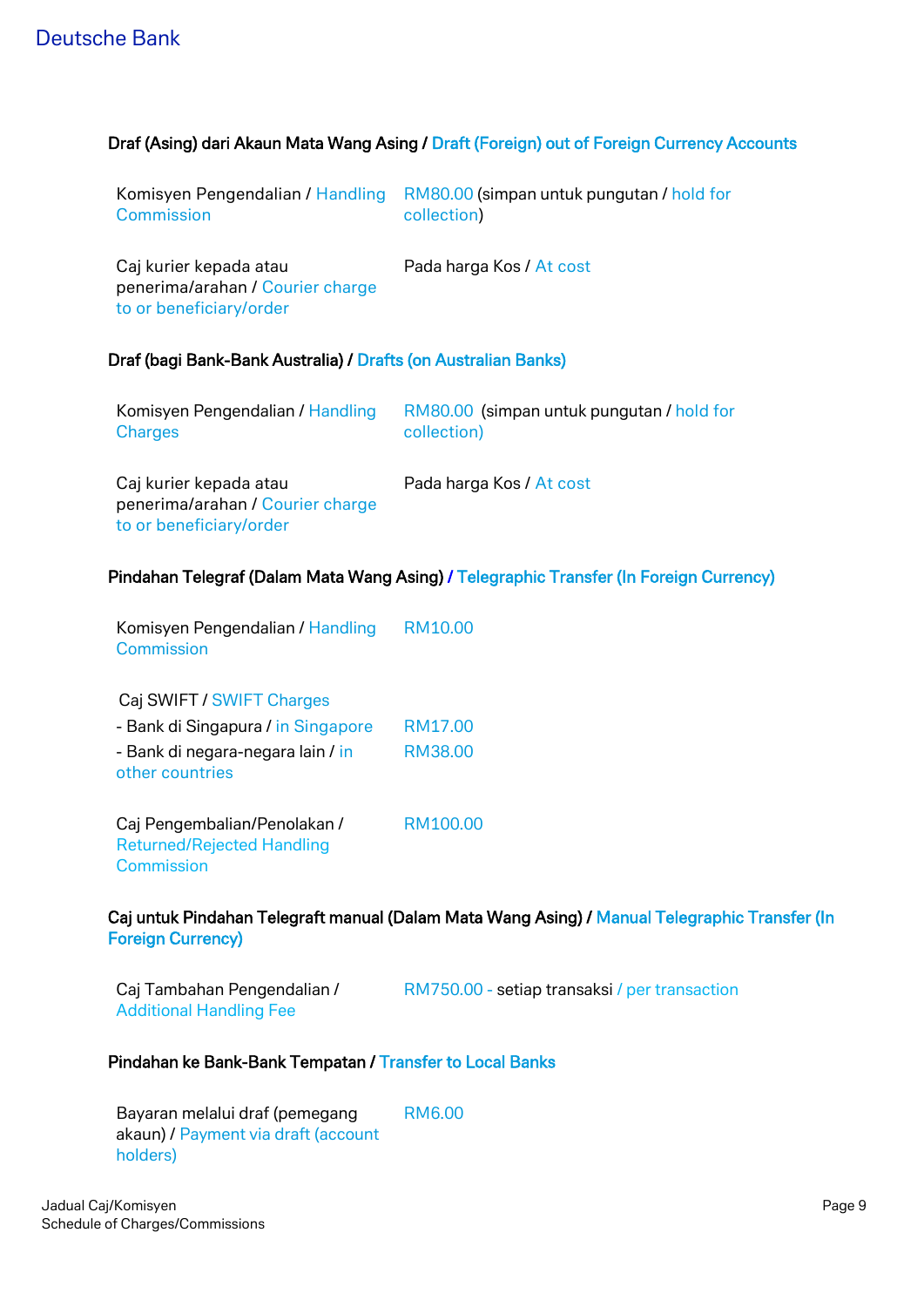Bayaran melalui draf (bukan pemegang akaun) / Payment via draft (non account holders)

#### RM10.00

| Bayaran melalui RENTAS                                                                                     | RM 5.00 - Individu / Individual                |
|------------------------------------------------------------------------------------------------------------|------------------------------------------------|
| (Amaun melebihi RM10,000.00) /                                                                             | RM 10.00 - Korporat / Corporation (ebanking)   |
| <b>Payment via RENTAS (Amount</b><br>above RM10,000.00)                                                    |                                                |
| Bayaran RENTAS Manual untuk<br>Korporat / RENTAS Manual<br><b>Payment for Corporation</b>                  | RM750.00 – setiap transaksi / per transaction  |
| Bayaran melalui Interbank GIRO                                                                             | RM0.10 sen - Individu / Individual             |
| (Amaun kurang dari<br>RM1,000,000.00) / Payment via<br>Interbank GIRO (Amount less than<br>RM1,000,000.00) | RM0.10 sen - Korporat / Corporation (ebanking) |
| Bayaran GIRO Manual untuk<br>Korporat / GIRO Manual Payment<br>for Corporation                             | RM750.00 – setiap transaksi / per transaction  |
|                                                                                                            |                                                |

\*Note: Standard fees for manual transactions only. For Internet Banking please refer to our e-Payment Services and Fee Schedule or Fees agreed with the bank via Cash Management Pricing proposal.

#### Pindahan Melalui DuitNow / Transfer via DuitNow

| Bayaran melalui DuitNow akaun /<br><b>DuitNow Pay-to-account</b> | <b>RM0.50</b> |
|------------------------------------------------------------------|---------------|
| Bayaran melalui DuitNow proksi /<br>DuitNow Pay-to-proxy         | RM0.50        |
| Bayaran melalui DuitNow Autodebit<br>/ DuitNow Autodebit         | RM1.50        |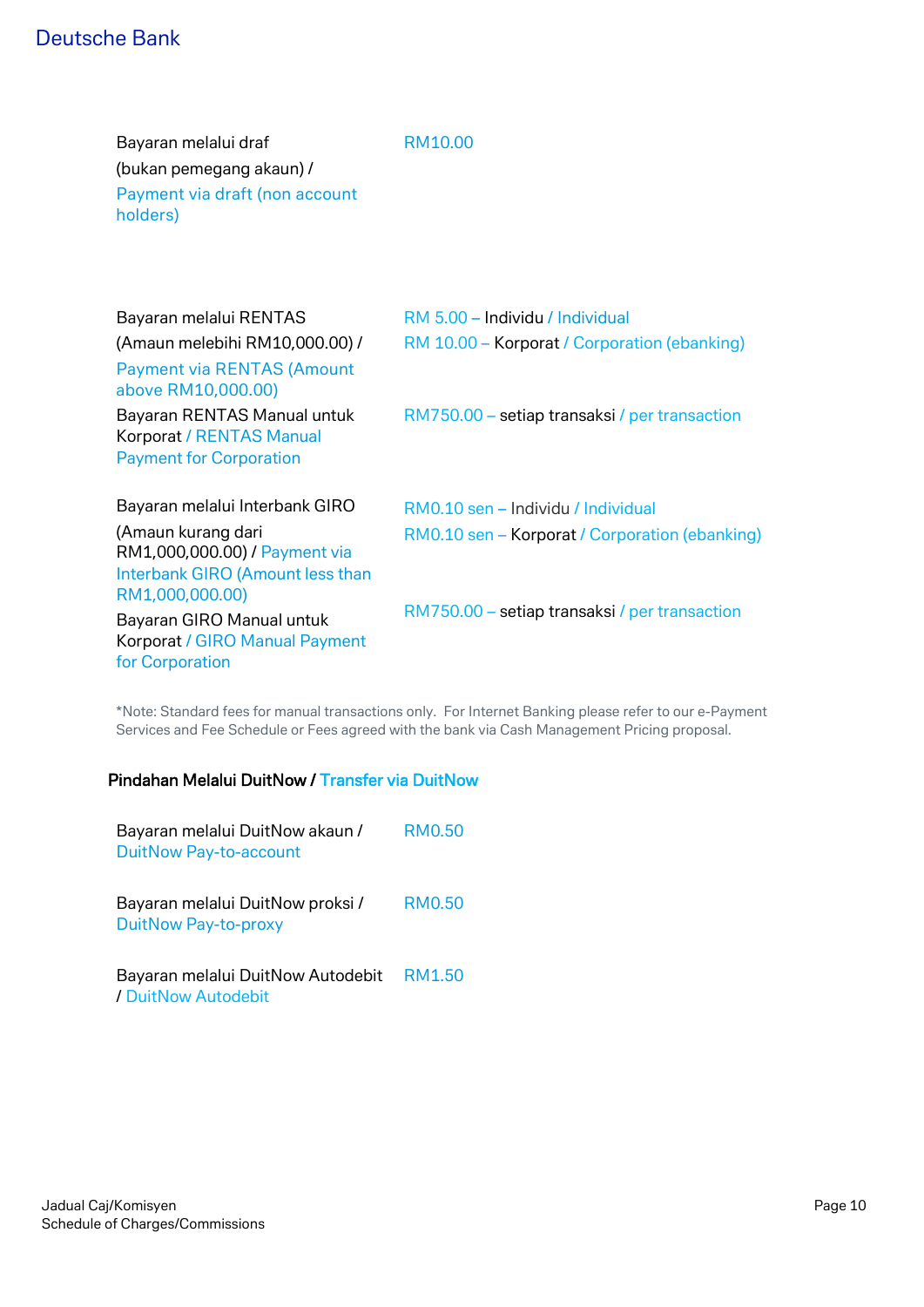# 4. Pelbagai / Miscellaneous – Akaun Semasa / Current Accounts

| Salinan penyata akaun (<3 Bulan)<br>Duplicate of account statements<br>(<3 Months)              | RM50.00 bagi setiap akaun / per account                                                                                                                                                  |
|-------------------------------------------------------------------------------------------------|------------------------------------------------------------------------------------------------------------------------------------------------------------------------------------------|
| Salinan penyata akaun (3-12 Bulan)<br><b>Duplicate of account statements</b><br>$(3-12$ Months) | RM100.00 bagi setiap akaun / per account                                                                                                                                                 |
| Salinan penyata akaun (>12 Bulan)<br><b>Duplicate of account statements</b><br>(>12 Months)     | RM250.00 bagi setiap akaun / per account                                                                                                                                                 |
| Pengendalian mel istimewa<br><b>Special mail handling</b>                                       | RM10.00 sebulan / per month                                                                                                                                                              |
| Permohonan selepas tarikh nilai<br>Request after value date                                     | RM50.00                                                                                                                                                                                  |
| Permohonan untuk penilaian ke belakang<br><b>Request for back valuation</b>                     | <b>Funds Compensation Claim Formula*+</b><br><b>USD300 for Foreign Currency</b><br><b>Transaction</b><br><b>Funds Compensation Claim Formula*+</b><br><b>MYR200 for MYR Transactions</b> |
| Penyiasatan / Investigations                                                                    | RM25.00 termasuk kos yang berkenaan/<br>plus incidental costs                                                                                                                            |
| Pengesan / Tracers                                                                              | RM25.00                                                                                                                                                                                  |
| Pengesahan Audit / Audit Confirmations                                                          | RM300.00 setiap pengesahan audit / per<br>audit confirmation                                                                                                                             |
| Setem untuk surat tawaran / Stamping of<br>letter of offer                                      | RM10.00 untuk setiap item termasuk kos<br>yang berkenaan / per item plus incidental<br>cost                                                                                              |

\*Note: Funds Compensation Claim Formula is provided by BNM under guidelines for Foreign Currency and MYR Currency Settlement under RENTAS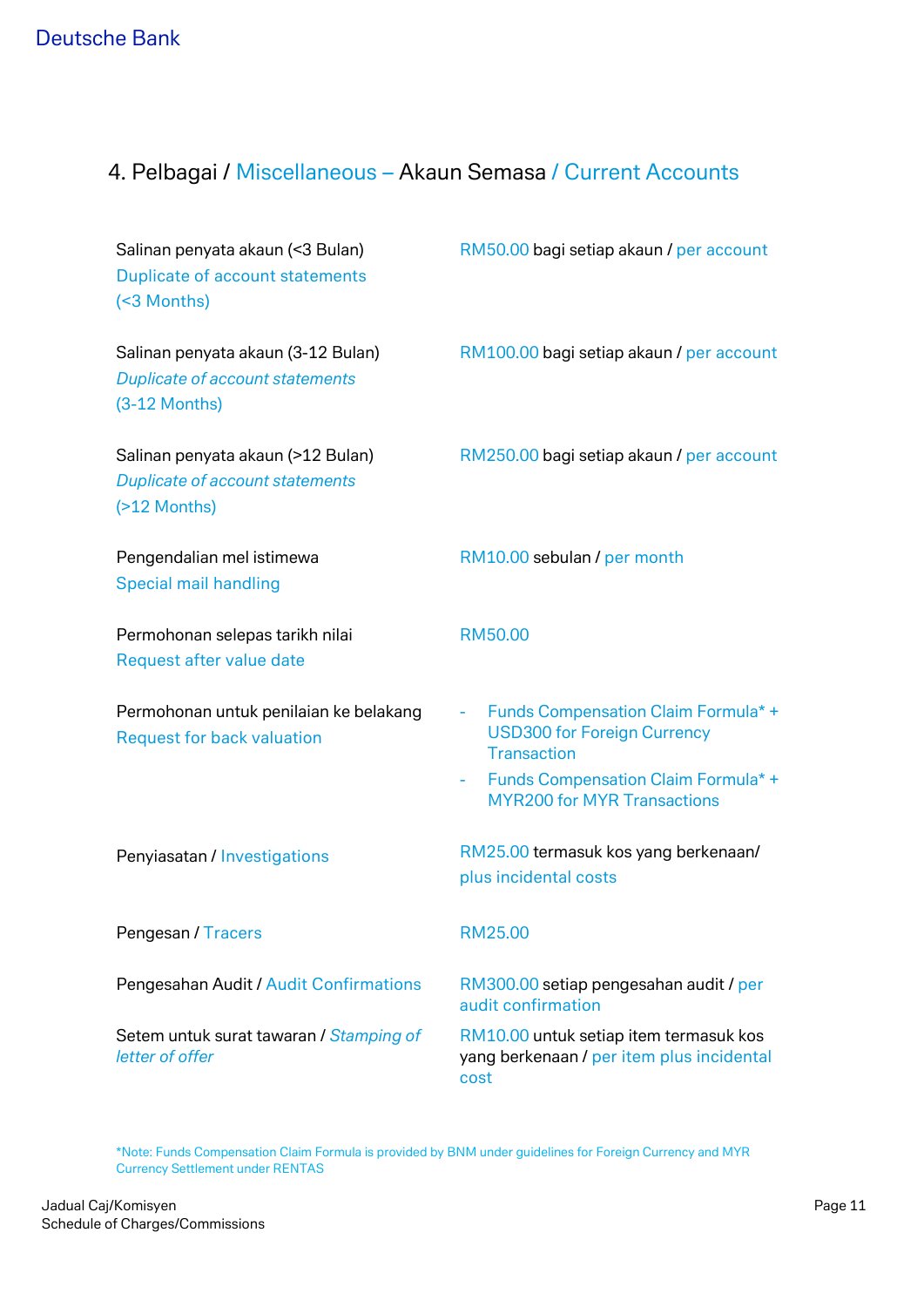Pengesahan untuk status syarikat bagi penyerahan tender projek / Endorsement on the status of customers' company accounts for project tender submission

RM20.00 setiap pengesahan / per endorsement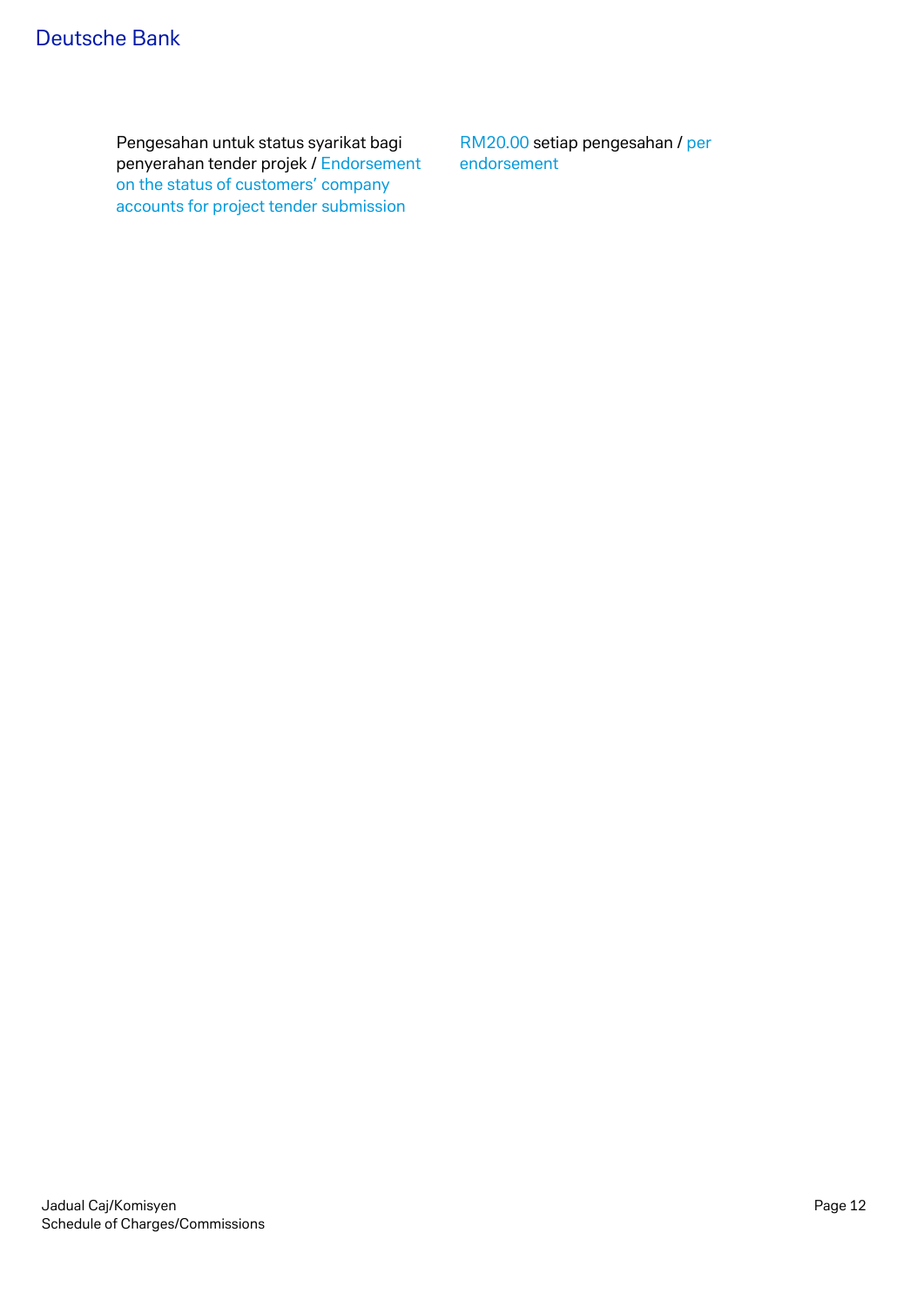### 5. Perniagaan Berdokumen - Impot / Documentary Business - Import

Surat Kredit Impot (L/C) Import Letters of Credit (L/C)

Kadar SWIFT / SWIFT Charges RM100.00 bagi teks penuh / for full LC text RM 50.00 bagi pindaan / for LC amendment RM 40.00 lain-lain / for others

Komisyen pembukaan 0.10% sebulan atau sebahagian darinya. Minima RM100.00

Pindaan dengan lanjutan pada tamat tempoh

Amendment with extension of expiry 0.10% per month or part thereof.

Amendment with increased amount 0.10% per month or part thereof.

Lain-lain jenis pindaan Other types of amendments

Pembatalan L/C Tidak Diguna Cancellation of Unutilised L/C

Opening commission 0.10% per month or part thereof. Minimum RM100.00

> 0.10% sebulan atau sebahagian darinya. Minima RM100.00

Minimum RM100.00

Pindaan dengan peningkatan amaun 0.10% sebulan atau sebahagian darinya Minima RM100.00

Minimum RM100.00

Minima RM100.00 Minimum RM100.00

Pusingan Komisyen LC 0.10% per month or part thereof. Minimum RM100.00

Revolving LC Commission 0.10% sebulan atau sebahagian darinya. Minima RM100.00

RM100.00 kadar sama rata / flat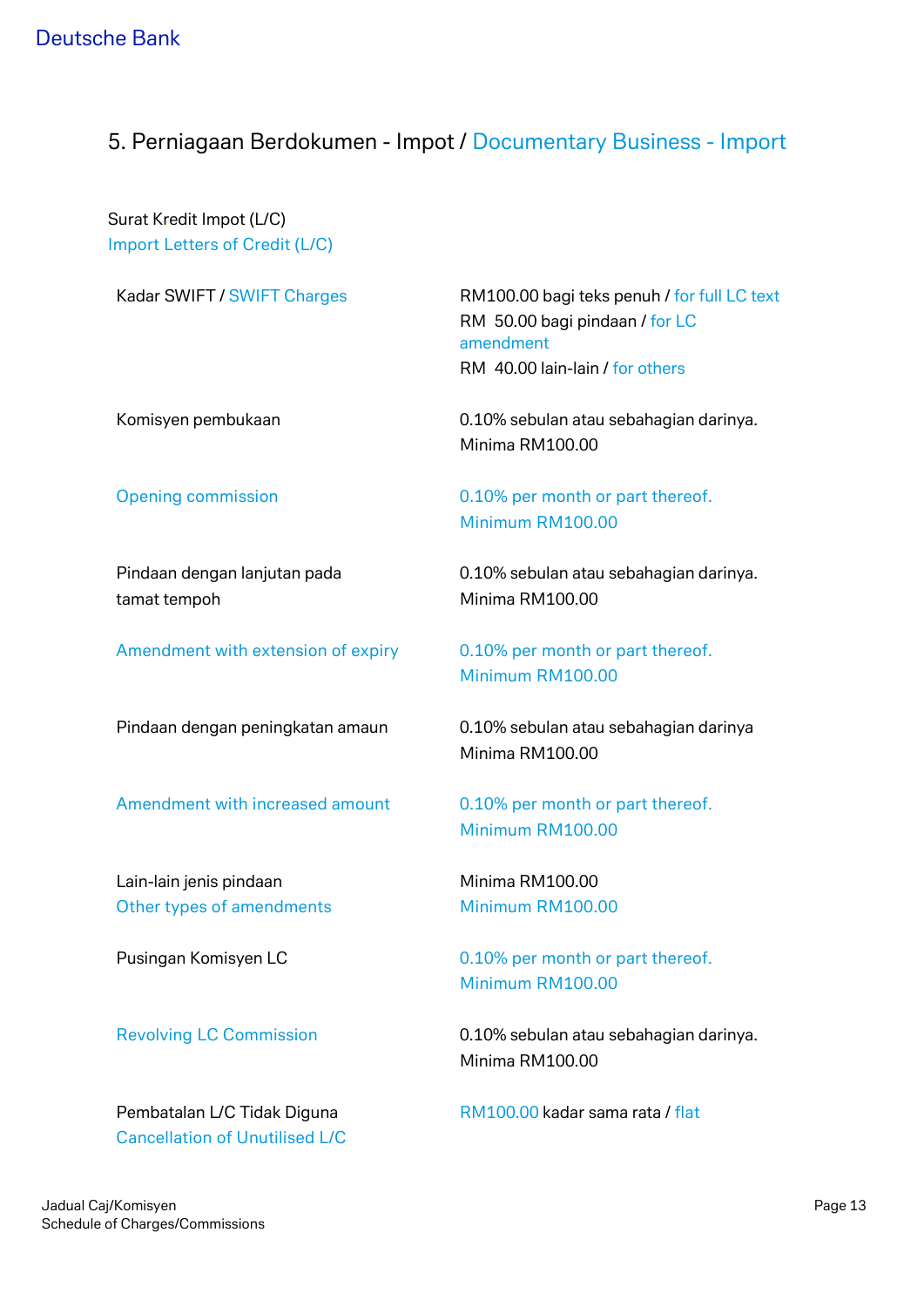| Rundingan Bil Masuk / Inward Bills Negotiation |  |  |  |  |  |
|------------------------------------------------|--|--|--|--|--|
|------------------------------------------------|--|--|--|--|--|

| Faedah                                                                 | Dari tarikh rundingan hingga tarikh bayaran                                                                      |
|------------------------------------------------------------------------|------------------------------------------------------------------------------------------------------------------|
| Interest                                                               | From the negotiation date to payment date                                                                        |
| Ambilan balik lebihan L/C                                              | 0.10% sebulan atau sebahagian dari amaun dari tarikh<br>penghantaran hingga tarikh tamat L/C.<br>Minima RM100.00 |
| Drawing in excess of L/C                                               | 0.10% per month or part thereof amount from shipment<br>date to L/C expiring date.<br>Minimum RM100.00           |
| Ambilan di bawah L/C usans                                             | 0.10% setiap bulan atau sebahagian dari amaun Bil<br>Pertukaran.<br>Minima RM100.00                              |
| Drawing under usance L/C                                               | 0.10% per month or part thereof on Bills of Exchange<br>amount.<br>Minimum RM100.00                              |
| Bil bercanggah                                                         | Minima RM100.00 untuk bil Domestik.<br>Minima USD100.00 untuk bil Asing.                                         |
| <b>Bills with discrepancies</b>                                        | Minimum RM100.00 for Domestic bills.<br>Minimum USD100.00 for Foreign bills                                      |
| Komisyen sebagai ganti<br>tukaran<br>Commission in lieu of<br>exchange | 0.10%<br>Minima / Minimum RM100.00<br>Maxima / Maximum RM500.00                                                  |
| Kadar SWIFT / SWIFT<br><b>Charges</b>                                  | RM 40.00                                                                                                         |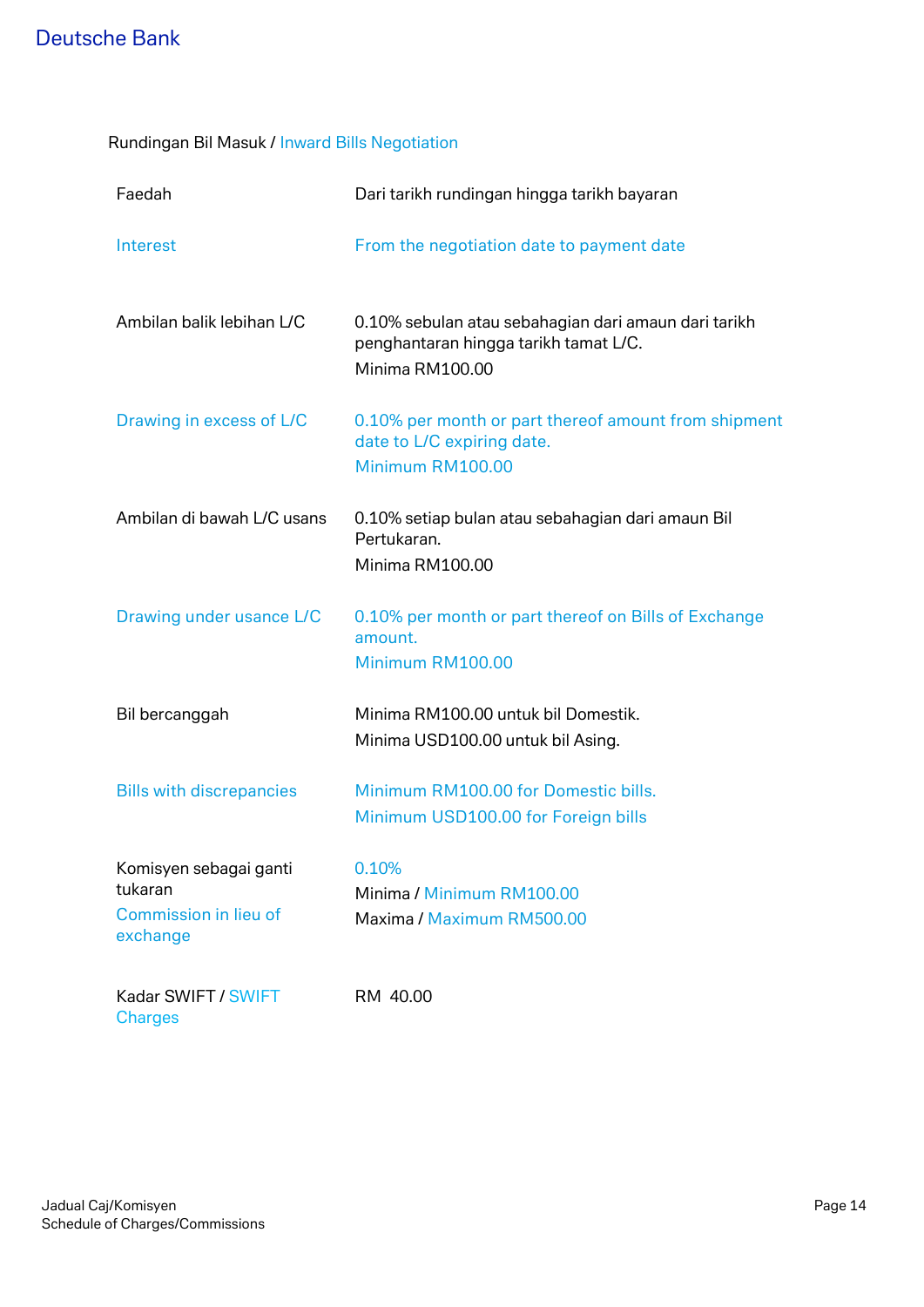| Pungutan Bil Masuk / Inwards Bills Collection |  |  |  |  |  |
|-----------------------------------------------|--|--|--|--|--|
|-----------------------------------------------|--|--|--|--|--|

| Komisyen pungutan<br><b>Collection commission</b>                      | 0.10% kadar sama rata / flat<br>Minima / Minimum RM100.00                                                       |
|------------------------------------------------------------------------|-----------------------------------------------------------------------------------------------------------------|
|                                                                        | Untuk Bil Mata Wang Asing - Maksima RM500.00<br>For Foreign Currency Bills - Maximum RM500.00                   |
|                                                                        | Untuk Bil Mata Wang Tempatan Maksima - RM500.00<br>For Local Currency Bills - Maximum RM500.00                  |
| Pengendalian & Bantahan<br><b>Handling &amp; Protest</b>               | RM100.00 + yuran bantahan / protest fees                                                                        |
| Komisyen sebagai ganti<br>tukaran<br>Commission in lieu of<br>exchange | 0.10% kadar sama rata / flat.<br>Minima / Minimum RM100.00<br>Maxima / Maximum RM500.00                         |
| Makluman Penerimaan<br><b>Advice of Acceptance</b>                     | RM25.00 kadar sama rata / flat                                                                                  |
| Susulan & Pengesan<br><b>Follow up &amp; Tracers</b>                   | RM 20.00 + kos penghantaran / delivery cost<br>(untuk setiap permintaan pelanggan / for each client<br>request) |
| <b>Bil Belum Jelas Lama</b><br><b>Long Outstanding Bills</b>           | RM20.00 sebulan atau sebahagian<br>RM20.00 per month or part thereof                                            |
| Kadar SWIFT/                                                           | RM 40.00                                                                                                        |

(Bil Tampak gagal dijelaskan dalam tempoh 2 bulan dari tarikh surat arahan) (Sight bills not settled within 2 months from date of instruction letter)

(Bil Usans Terima gagal dijelaskan dalam tempoh 2 bulan dari tarikh matang) (Accepted Usance bills not settled within 2 months from maturity)

(Bil Usans tidak diterima dalam tempoh 2 bulan dari tarikh surat arahan) (Usance bills not accepted within 2 months from date of instruction letter)

SWIFT Charges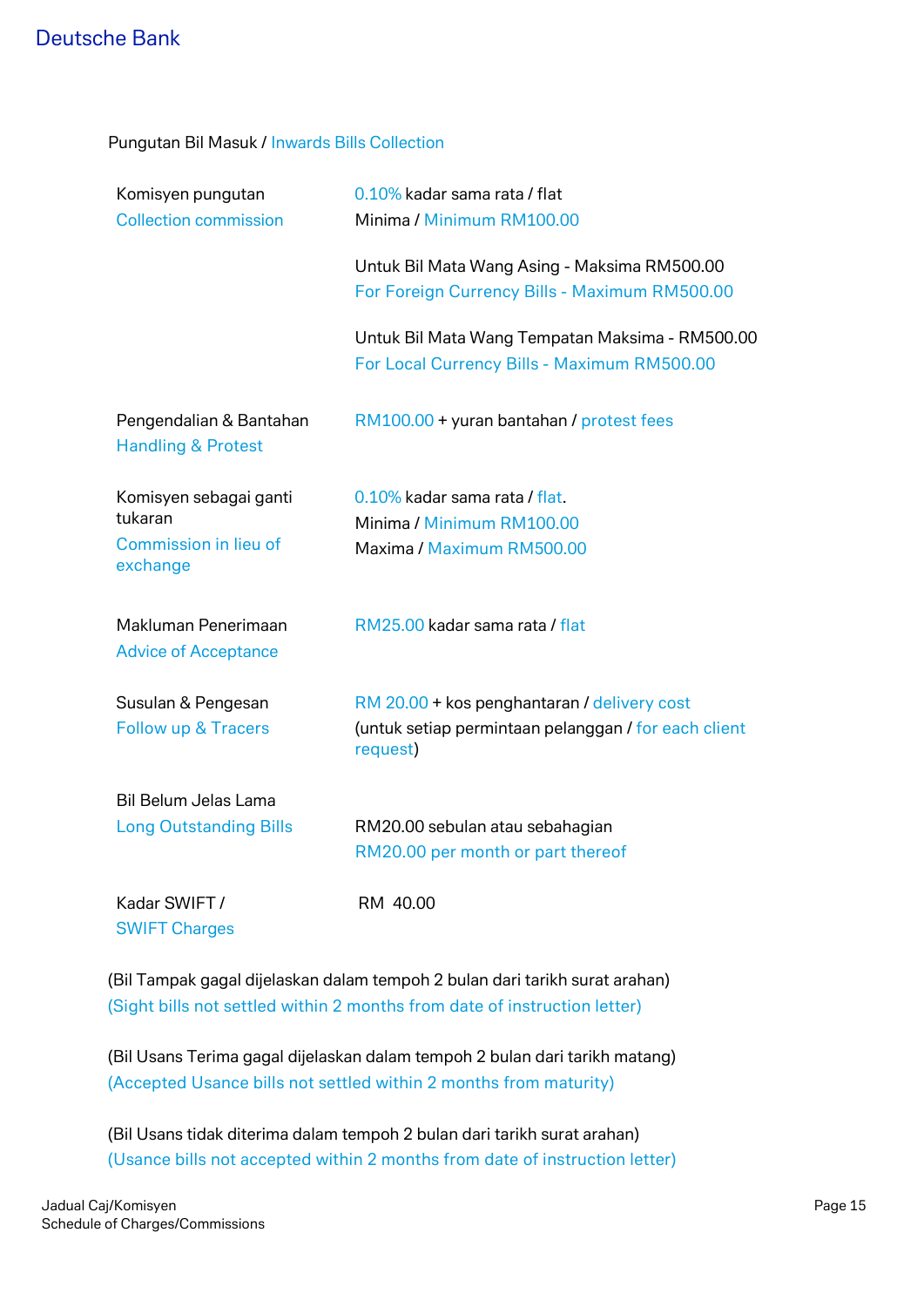# 6. Perniagaan Berdokumen – Eksport / Documentary Business - Export

Surat Kredit Ekspot (L/C) / Export Letters of Credit (L/C)

| Pengendalian & Makluman pindaan<br>L/C / Handling & Advising L/C                                     | RM100.00 kadar sama rata bagi pelanggan / flat for<br>client                                       |
|------------------------------------------------------------------------------------------------------|----------------------------------------------------------------------------------------------------|
| amendment                                                                                            | RM150.00 kadar sama rata bagi bukan pelanggan /<br>flat for non client                             |
| Pengesahan L/C / Confirmation of                                                                     | Minima 0.10% sebulan atau sebahagian                                                               |
| L/C                                                                                                  | Tertakluk pada kadar tertinggi berdasarkan pada<br>risiko Bank dan Negara                          |
|                                                                                                      | <b>Minima RM 200.00</b>                                                                            |
|                                                                                                      | Minimum 0.10% per month or part thereof subject<br>to higher rates based on Bank and Country risk. |
|                                                                                                      | Minimum RM200.00                                                                                   |
|                                                                                                      |                                                                                                    |
| Pindahan L/C / Transfer of L/C                                                                       | 0.10% sebulan atau sebahagian dari amaun yang<br>dipindahkan.                                      |
|                                                                                                      | Minima RM200.00                                                                                    |
|                                                                                                      | 0.10% per month or part thereof on amount<br>transferred.                                          |
|                                                                                                      | Minimum RM200.00                                                                                   |
| Pindahan pada Pindahan Amaun<br>bertambah atau tarikh tempoh                                         | 0.10% sebulan atau sebahagian / per month part<br>thereof                                          |
| tamat dilanjutkan<br><b>Amendment of Transfer</b><br>Increased amount or extension of<br>expiry date | Minima / Minimum RM200.00                                                                          |
| Pindaan-pindaan lain<br>Other amendments                                                             | RM200.00 kadar sama rata / flat                                                                    |
| Kadar SWIFT / SWIFT Charges                                                                          | RM 40.00                                                                                           |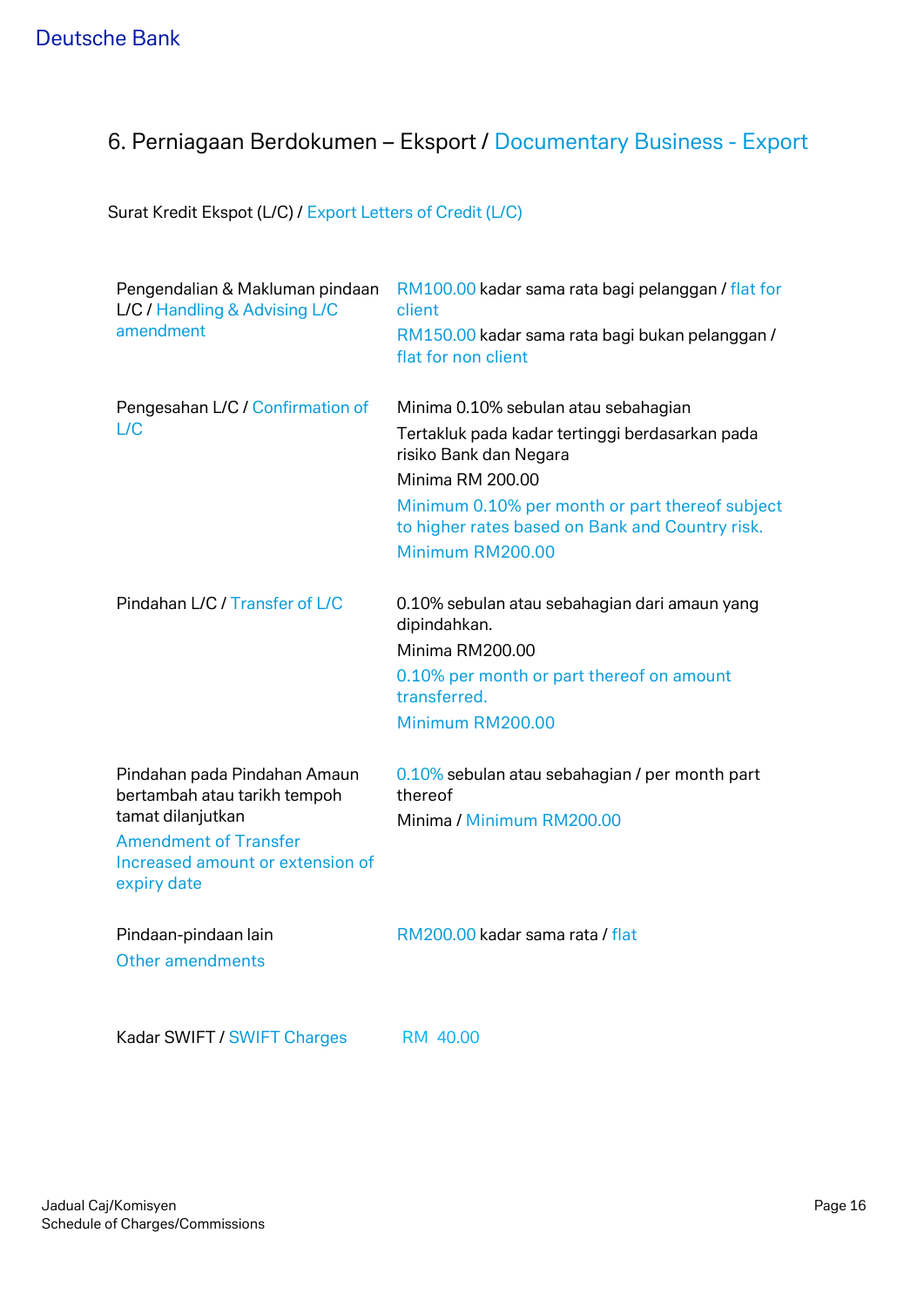| Rundingan/Pembelian/Diskaun<br><b>Negotiation / Purchase / Discount</b> |                                                                                                                                        |
|-------------------------------------------------------------------------|----------------------------------------------------------------------------------------------------------------------------------------|
| Penyemakan L/C / L/C Checking                                           | Minima / Minimum RM50.00 untuk setiap bil/per<br>bill                                                                                  |
| Komisyen Pengendalian<br><b>Handling Commission</b>                     | 0.10% kadar sama rata / flat<br>Minima / Minimum RM100.00<br>Maksima / Maximum RM500.00                                                |
| Komisyen sebagai ganti tukaran<br>Commission in lieu of exchange        | 0.10% kadar sama rata / flat<br>Minima / Minimum RM100.00<br>Maxima / Maximum RM500.00                                                 |
| Komisyen Penerimaan Usans L/C<br>/ bayaran tertunda                     | Minima 0.10% sebulan atau sebahagian,<br>Tertakluk pada kadar tertinggi berdasarkan pada<br>risiko Bank dan Negara.<br>Minima RM100.00 |
| Faedah (mana-mana sesuai)                                               | Tertakluk pada kadar semasa                                                                                                            |
| Interest (where applicable)                                             | Subject to prevailing rates                                                                                                            |
| Bayaran agen (mana-mana sesuai)<br>Agent Fee (where applicable)         | Antara USD15.00 hingga USD50.00 setiap bil<br>between USD15.00 to USD50.00 per bill                                                    |
| Kadar SWIFT / SWIFT Charges                                             | RM 40.00                                                                                                                               |

Pungutan Bil Keluar / Outward Bills Collection

| Komisyen / Commission          | 0.10% kadar sama rata / flat                                                                                                                                 |
|--------------------------------|--------------------------------------------------------------------------------------------------------------------------------------------------------------|
|                                | Minima / Minimum RM100.00                                                                                                                                    |
|                                | Maksima / Maximum RM500.00 untuk akaun<br>peminjam / for borrowing account atau / or<br>RM500.00 untuk akaun bukan peminjam / for non-<br>borrowing account. |
| Komisyen sebagai ganti tukaran | 0.10% kadar sama rata / flat                                                                                                                                 |
| Commission in lieu of Exchange | Minima / Minimum RM100.00                                                                                                                                    |
|                                | Maxima / Maximum RM500.00                                                                                                                                    |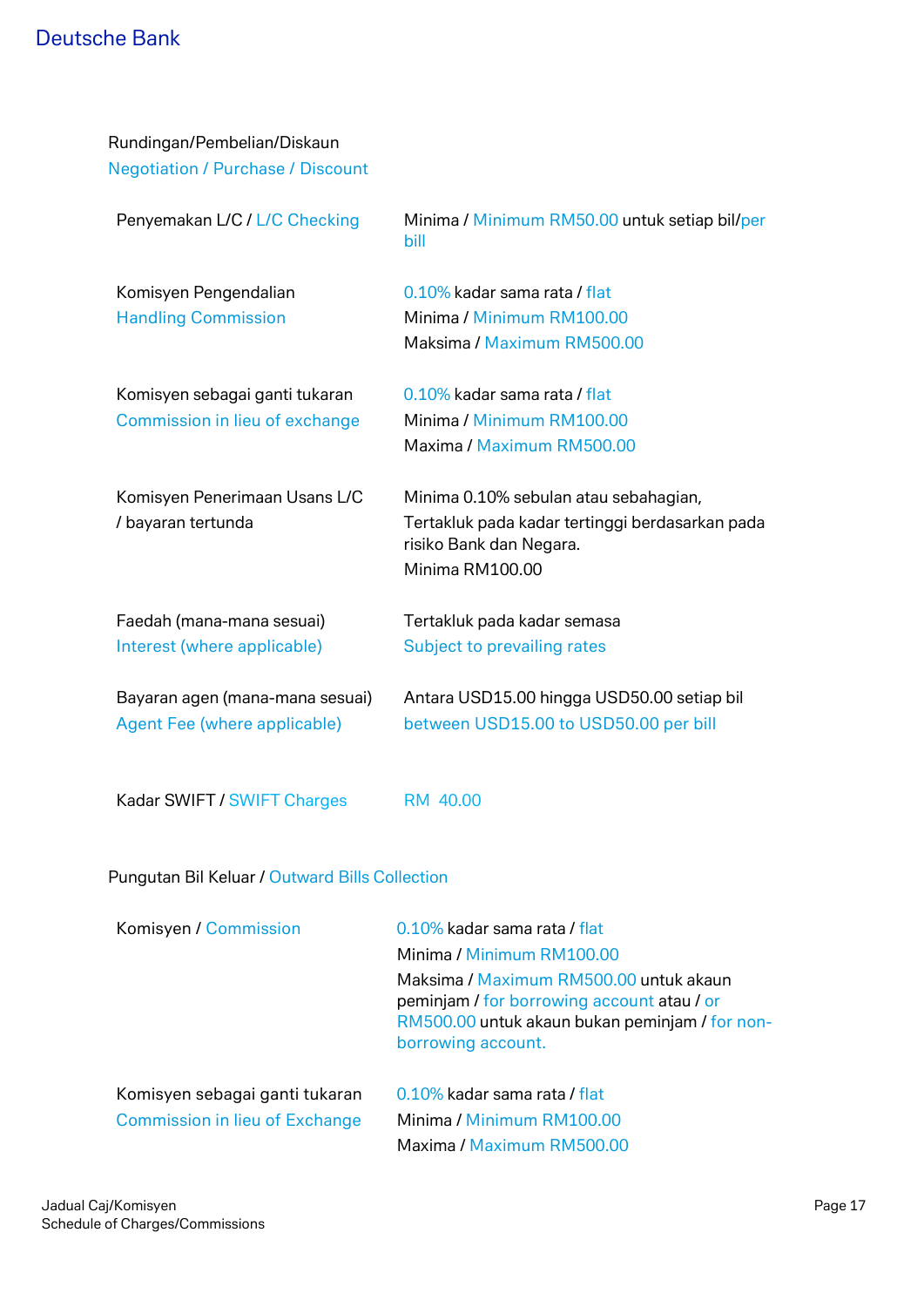| Makluman Penerimaan<br><b>Advice of Acceptance</b>              | RM25.00 kadar sama rata / flat                                                                                  |
|-----------------------------------------------------------------|-----------------------------------------------------------------------------------------------------------------|
| Susulan & Pengesan<br>Follow up & Tracers                       | RM 20.00 + kos penghantaran / delivery cost<br>(untuk setiap permintaan pelanggan / for each<br>client request) |
| Bil lama belum di jelas<br>Long outstanding bills               | RM20.00 sebulan atau sebahagian / per month or<br>part thereof                                                  |
| Bayaran agen (mana-mana sesuai)<br>Agent Fee (where applicable) | Antara USD15.00 hingga USD50.00 setiap bil<br>between USD15.00 to USD50.00 per bill                             |
| Kadar SWIFT / SWIFT Charges                                     | RM 40.00                                                                                                        |

(Bil Tampak gagal dijelaskan dalam tempoh 2 bulan dari tarikh surat arahan) (Sight bills not settled within 2 months from date of instruction letter)

(Bil Terima Usans gagal dijelaskan dalam tempoh 2 bulan dari tarikh matang) (Accepted Usance bills not settled within 2 months from maturity)

(Bil Usans tidak diterima dalam tempoh 2 bulan dari tarikh surat arahan) (Usance bills not accepted within 2 months from date of instruction letter)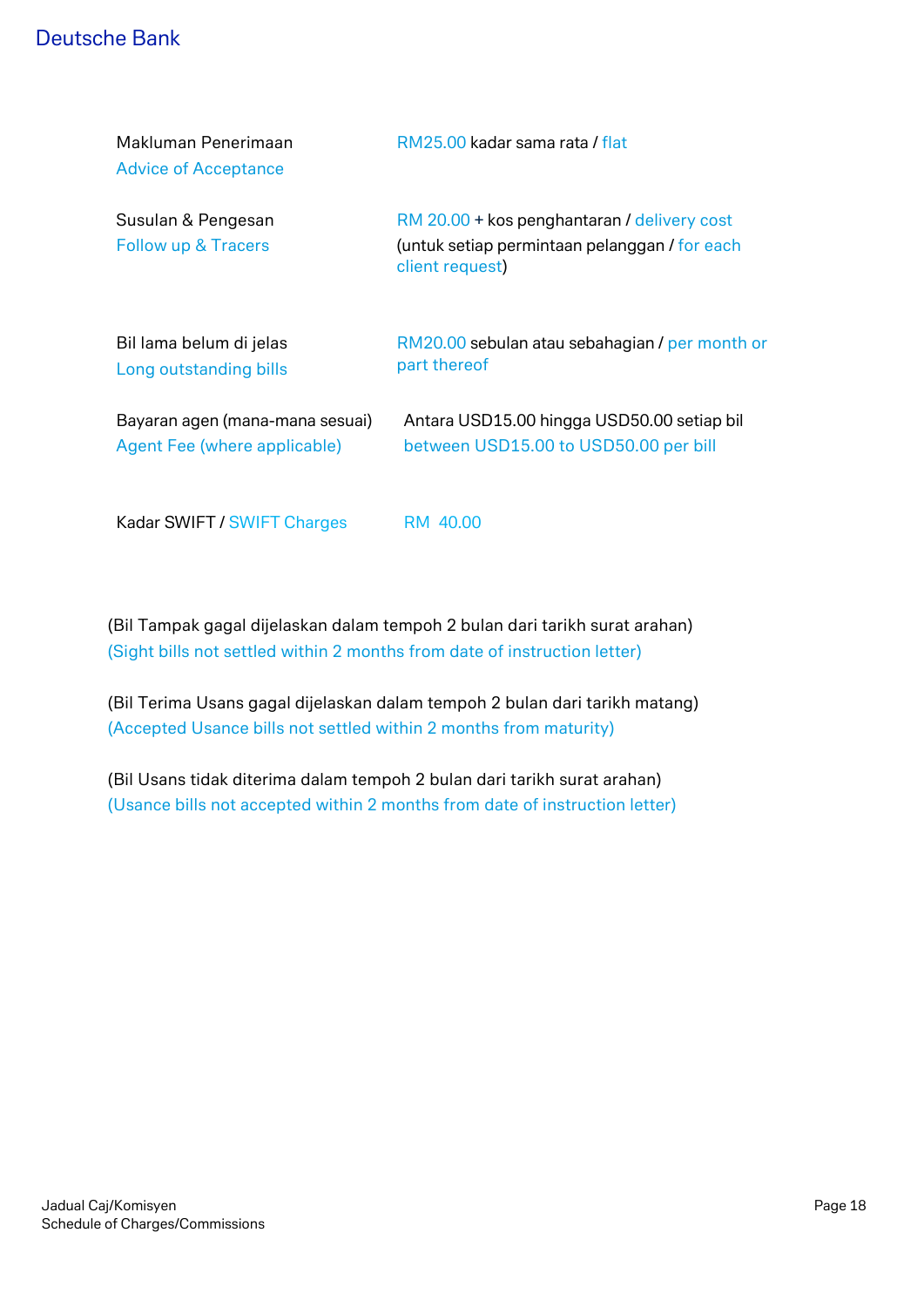# 7. Pembiayaan Produk Dagangan / Trade Finance Products

Resit Amanah, Nota Janji Hutang & Pembiayaan Invois Trust Receipts, Promissory Notes & Invoice Financing

| Faedah / Interest                                                  | Pada kadar dipersetujui atas kos dana / at agreed<br>rate over cost of funds |
|--------------------------------------------------------------------|------------------------------------------------------------------------------|
| Lanjutan tempoh pembiayaan<br><b>Extension of financing period</b> |                                                                              |
| Pengendalian / Handling                                            | RM10.00 kadar sama rata /flat                                                |
|                                                                    |                                                                              |

Kadar SWIFT / SWIFT Charges RM 40.00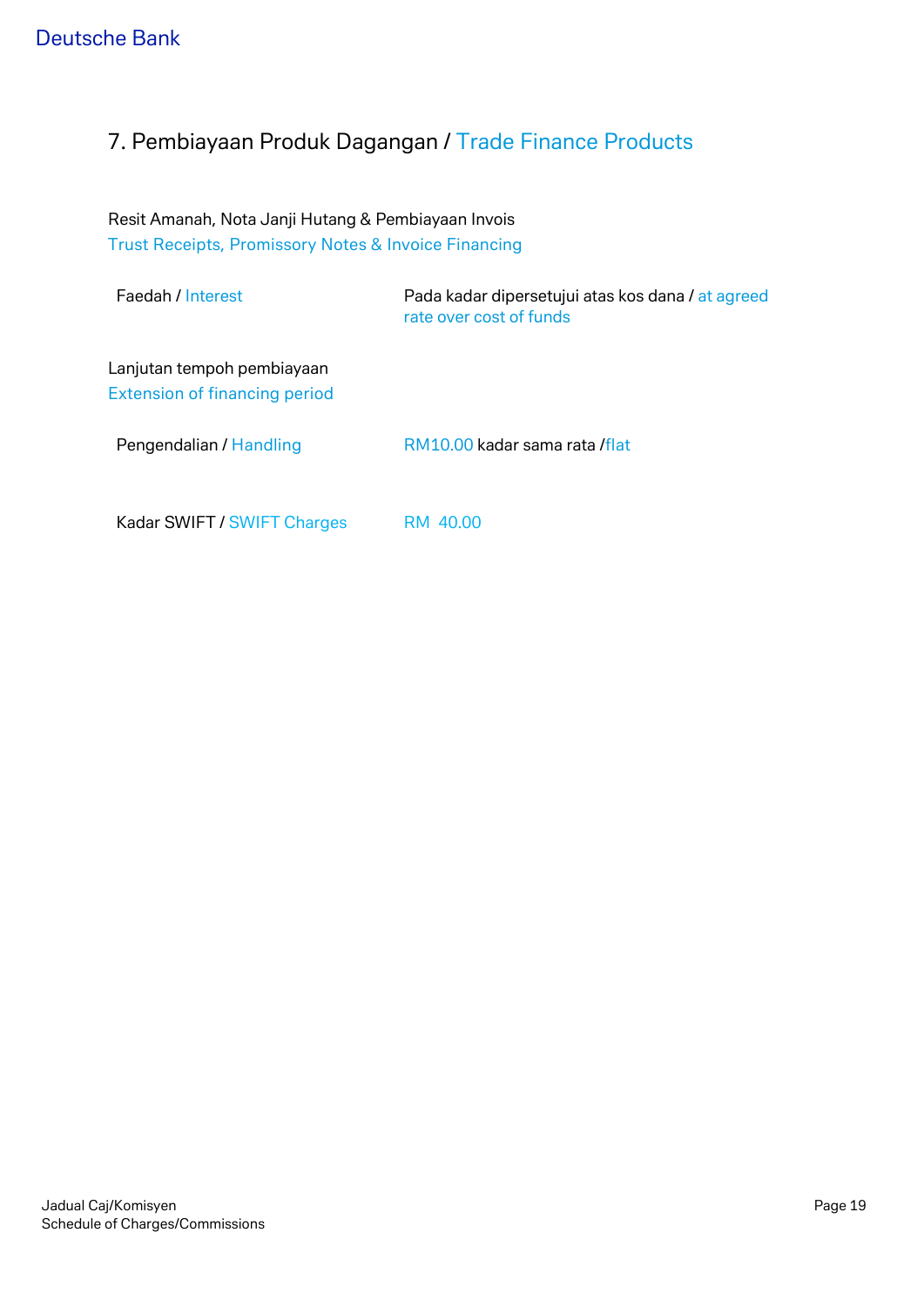# 8. Jaminan-Jaminan / Guarantees

### Jaminan Jurubank (BG) / Banker's Guarantee (BG)

| Komisyen terbitan<br><b>Issuance commission</b>                                                                                                                                                   | Minima 0.10% sebulan atau sebahagian,<br>tertakluk pada minima RM100.00 setahun<br>Minimum 0.10% per month or part<br>thereof,<br>subject to minimum of RM100.00 per<br>annum. |
|---------------------------------------------------------------------------------------------------------------------------------------------------------------------------------------------------|--------------------------------------------------------------------------------------------------------------------------------------------------------------------------------|
| Yuran penyelenggaraan bagi format<br>standard (termasuk format agensi<br>kerajaan dan utility)<br>Handling fee for standard format<br>(inclusive format for government<br>agencies and utilities) | <b>RM20.00</b>                                                                                                                                                                 |
| Yuran penyelenggaraan bagi format<br>bukan standard<br>Handling fees for non-standard<br>format                                                                                                   | <b>RM50.00</b>                                                                                                                                                                 |
| Bagi Jaminan Balas / For Counter<br><b>Guarantee</b>                                                                                                                                              | Atas budi bicara bank / At the banks<br>discretion                                                                                                                             |
| Setem / Stamping                                                                                                                                                                                  | RM10.00 atau/ or sebenar/actual                                                                                                                                                |
| Komisyen pindaan dengan lanjutan<br>kesahan dan/atau tambahan pada<br>amaun<br>Amendment commission with<br>extension of validity and/or<br>increase in amount                                    | Minima 0.10% sebulan atau separuh,<br>tertakluk pada minima RM100.00 setahun.<br>Minimum 0.10% per month or part<br>thereof, subject to a minimum of<br>RM100.00 per annum     |
| Pindahan am / General<br>amendments                                                                                                                                                               | RM100.00 kadar sarna rata / flat.                                                                                                                                              |
| Susulan & Pengesan<br>Follow up & Tracer                                                                                                                                                          | RM20.00 + kos penghantaran / delivery<br>cost                                                                                                                                  |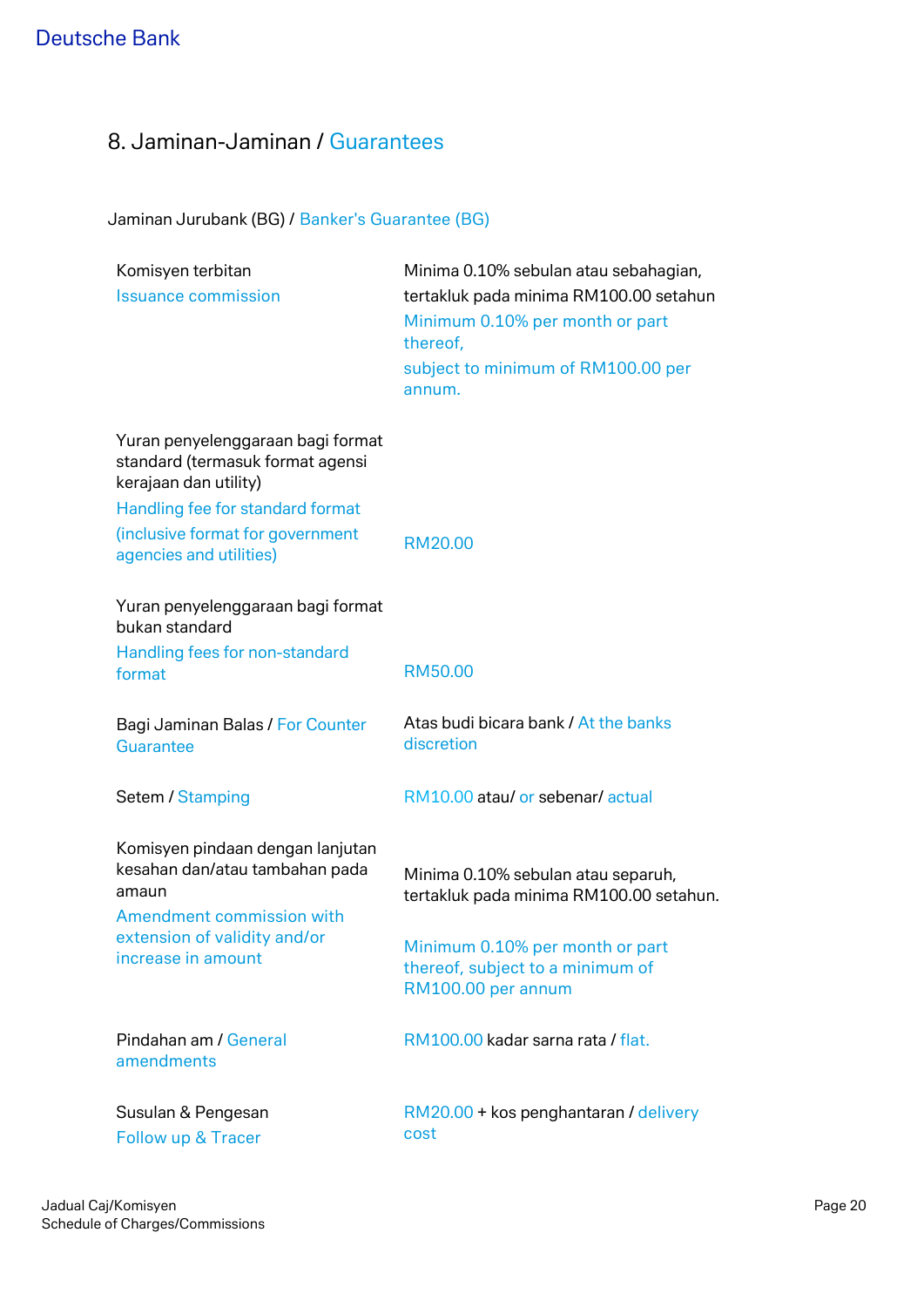| Kadar SWIFT / SWIFT Charges | RM100.00 bagi teks penuh / for full text |
|-----------------------------|------------------------------------------|
|                             | RM 50.00 bagi pindaan / for amendment    |
|                             | RM 40.00 lain-lain / for others          |

Jaminan Perkapalan (SG) / Shipping Guarantee (SG)

| Komisyen terbitan<br><b>Issuance commission</b>                                          | Minima / Minimum 0.10 % bagi suku tahun<br>pertama / for first quarter.<br>Minima / Minimum RM100.00 |
|------------------------------------------------------------------------------------------|------------------------------------------------------------------------------------------------------|
| Komisyen selepas tempoh 3 bulan<br>dari tarikh terbitan.<br>SG commission after 3 months | Minima 0.50% sebulan atau separuh / per month or<br>part thereof                                     |
| from issuance date.                                                                      |                                                                                                      |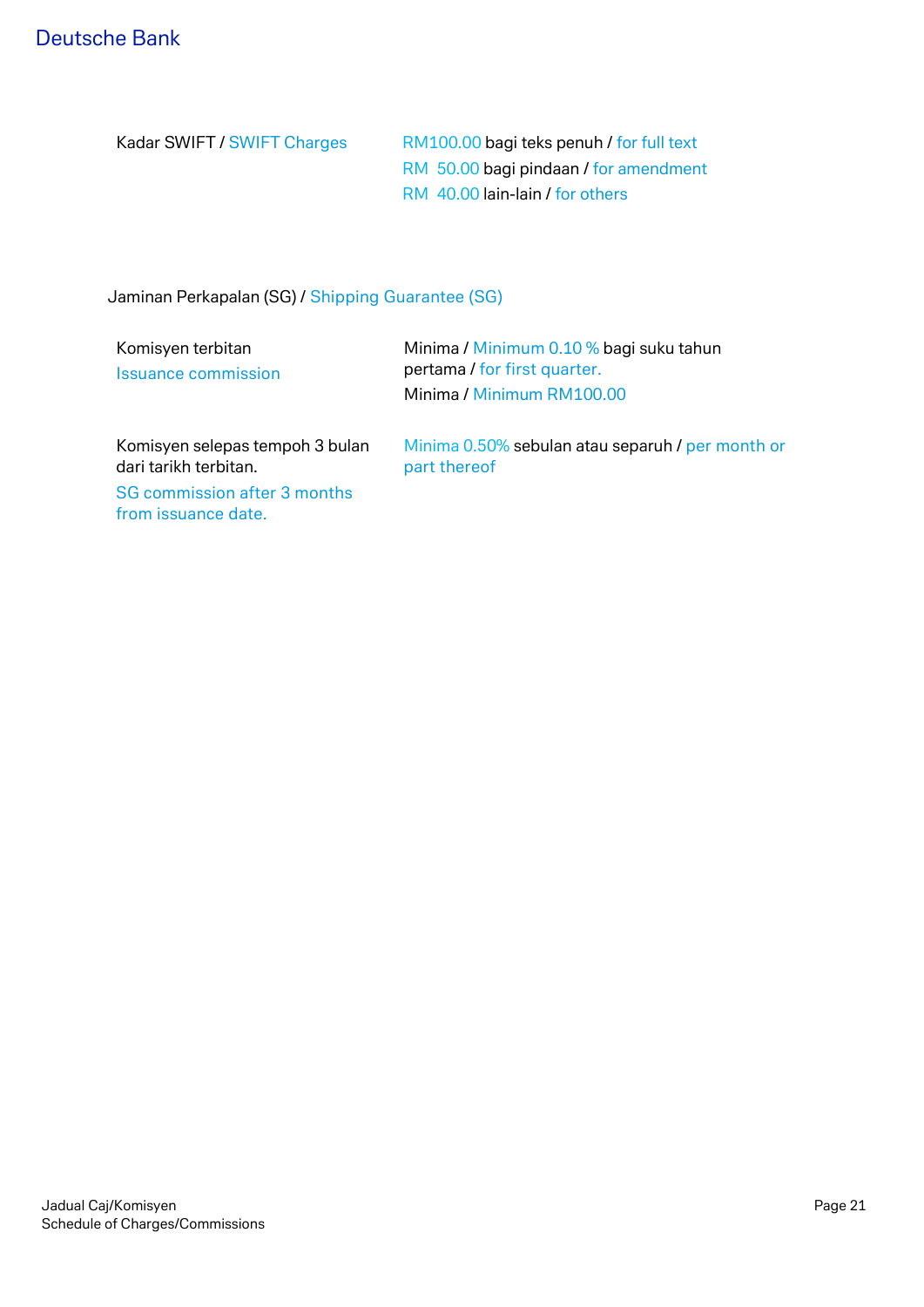# 9. Khidmat Perbankan Elektronik\* / Electronic Banking Services

\* Khidmat Perbankan Elektronik tiada ditawarkan untuk individu dan SME / Electronic Banking Services are not offered to individual and SME

#### Penyelenggaraan dan sokongan / Maintenance and support

| Yuran Penyelenggaraan /<br><b>Maintenance Fee</b>                        | RM7,500.00* sebulan untuk satu<br>pelanggan / per customer per month<br>*Note: Applicable for Non-Client Self Administered. If<br>Client Self Administered, charges are waived |
|--------------------------------------------------------------------------|--------------------------------------------------------------------------------------------------------------------------------------------------------------------------------|
| Pass Digital/<br><b>Digipass</b>                                         | RM30.00 setiap item / per item                                                                                                                                                 |
| DbSecure Token Lembut /<br><b>DbSecure Soft Token</b>                    | Percuma / Free                                                                                                                                                                 |
| DbSecure Peranti Token /<br><b>DbSecure Token Device (Hard</b><br>Token) | RM150.00 setiap item / per item                                                                                                                                                |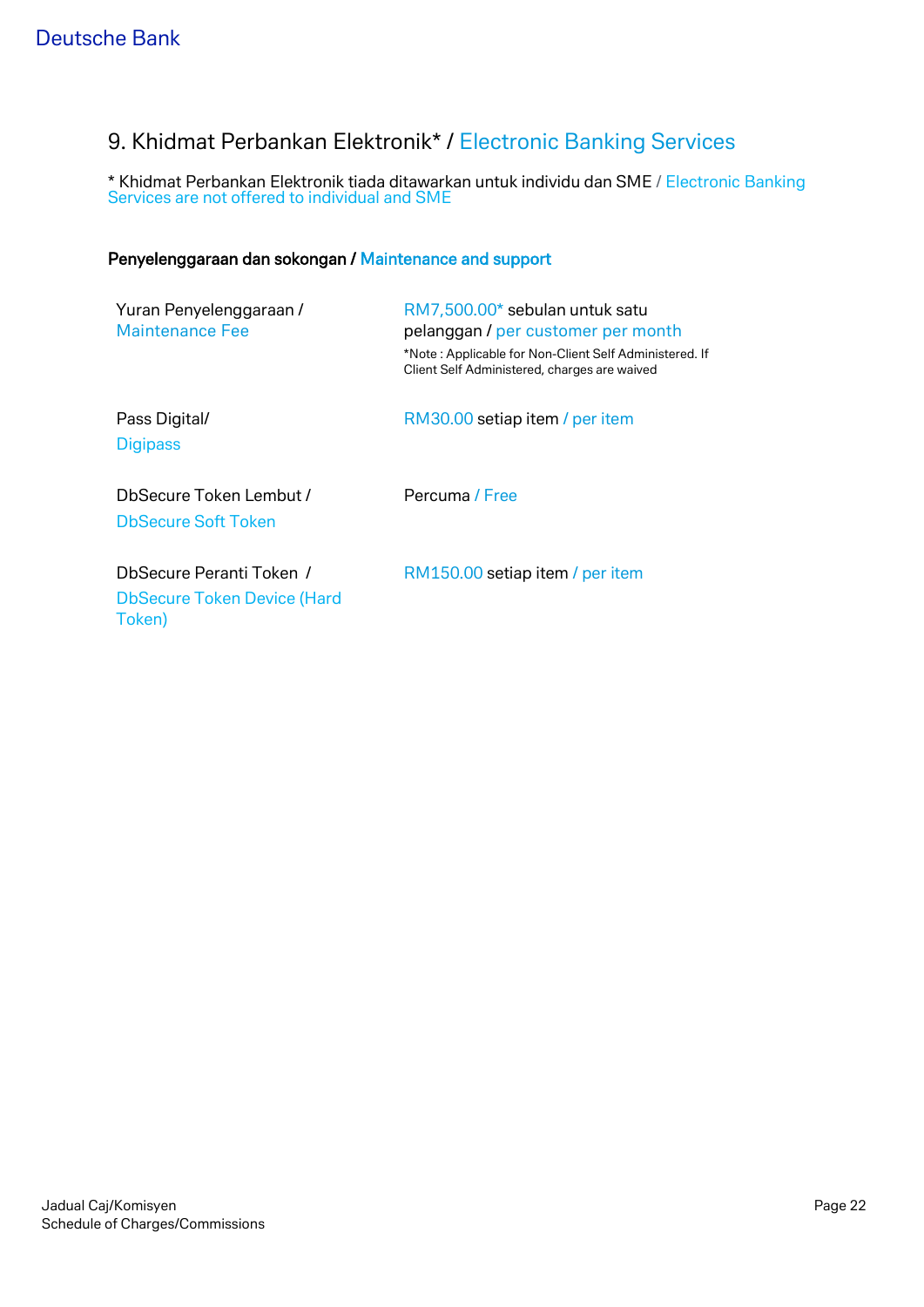## 10. Caj Penyata SWIFT / SWIFT Statement Charges

Caj yang dikenakan untuk penyata SWIFT MT950 dibuat berasaskan dasar perjanjian bersama.

The charges for SWIFT MT950 statements are based on a mutual agreement basis.

### Penyata SWIFT MT940 (Keluar) / SWIFT MT940 Statements (Outgoing)

Caj pengendalian / *Handling charges* RM400.00 untuk satu akaun pada setiap bulan / per account per month